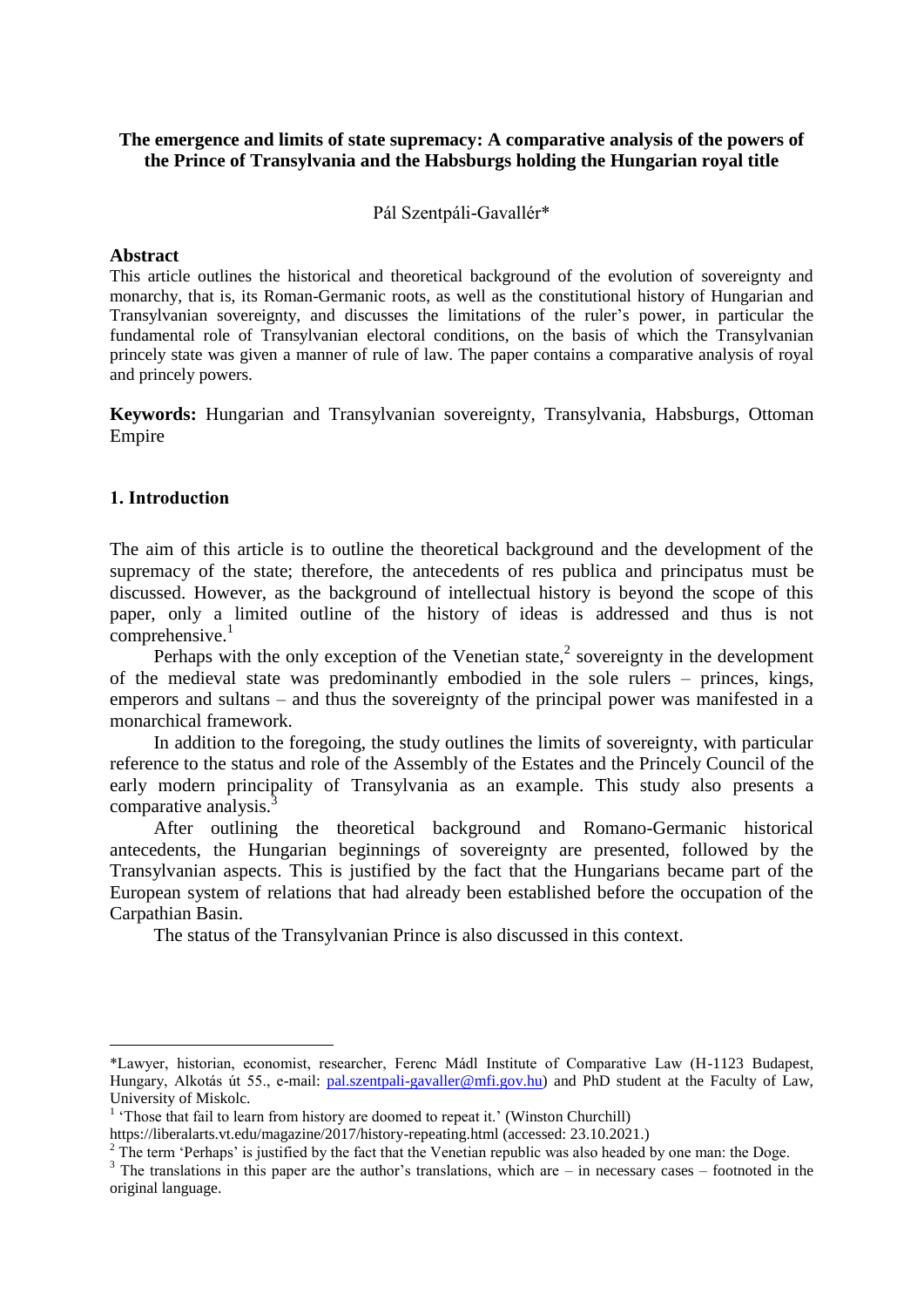## **2. The emergence of autocratic supremacy**

As Péter Erdő points out, sovereignty was defined at the end of the Middle Ages and the beginning of the early modern age by Jean Bodin – describing the concepts used earlier, such as *maiestas imperii* – who clarified the concept of sovereignty.<sup>4</sup>

In her study, Györgyi Máté notes that, compared to other scholarly works on state theory, Bodin's reception in Hungary and Transylvania in the sixteenth century was weakened by a number of factors, and thus its reception is uncertain.<sup>5</sup> It should be stressed that the Tripartitum<sup>6</sup> already existed at that time, which considered the sovereign  $-$  in this case the prince – as the ultimate material source of  $law:$ <sup>7</sup>

Yet we do not say all these things to be statutes of the people, but especially of the prince, because if the consent and confirmation of the prince do not in both cases accompany them, these decrees have no force. Nevertheless, these decrees are very often called by their common name the decrees of the country. 8

Among contemporary notables, István Szamosközy, who studied in the West, and István Illésházy may have been familiar with Bodin's theory.<sup>9</sup> In the First Book of Bodin's work,<sup>10</sup> starting from biblical and Platonic bases, he defines the res publica, or state, as the public interest (German: *Vom gemeinen Nutzen*), and the main attributes of the state: (a) sovereignty, which must be understood as supreme power; (b) the existence of families; (c) the common things and characteristics that bind families together; and (d) the state must have sufficient territory to provide the basic conditions for the existence of its citizens (food, housing and protection). Bodin uses the analogy of the family and state, because family is the basis of the state and, in addition, households, which are under the control of the head of the family, are a model for governmental activity in the state or activity of the head of state.

In Bodin's opinion, sovereignty is the highest level of state supremacy, characterised by full legislative power. Sovereignty is exercised absolutely and continuously by the sovereign, as God's vicegerent on earth, and citizens are bound to obey the sovereign's commands. The latter line of thought also had biblical foundations, which we find in the following New Testament quotations:

13:1 Let every soul be subject unto the higher powers. For there is no power but of God: the powers that be are ordained of God. 13:2 Whosoever therefore resisteth the power, resisteth the ordinance of God: and they that resist shall receive to themselves damnation. 13:3 For rulers are not a terror to good works, but to the evil. Wilt thou then not be afraid of the power? do

 $4$  (Erdő 2015, 46)

<sup>5</sup> (Máté 1981, 65.)

<http://acta.bibl.u-szeged.hu/945/> (accessed: 18.03.2021.)

<sup>&</sup>lt;sup>6</sup> Tripartitum or Hármaskönyv: the Customary Law of the Hungarian Kingdom collected by István Webőczy in 1514.

<sup>7</sup> (Varga Zs. 2015, 27)

<sup>8</sup> (Márkus 1897) Chapter II., Section 3., § 5.:

<sup>&#</sup>x27;Mégis mindezeket nem a nép, hanem különösen a fejedelem statutumainak mondjuk azért, mert ha a fejedelem beleegyezése és megerősítése mindkét esetben azokhoz nem járul, eme rendeleteknek semmi ereje nem leszen. Mindazáltal általános néven eme rendeleteket igen gyakran az ország végzeményeinek nevezzük'.

<sup>9</sup> (See Máté, Gy. 1981, 66–67)

 $10$  (Bodini 1592)

<sup>(</sup>The whole of First Book has been used in this study, as indicated by the length of the text, accessed: 15.03.2021–02.04.2021.: https://tinyurl.hu/LeVu/)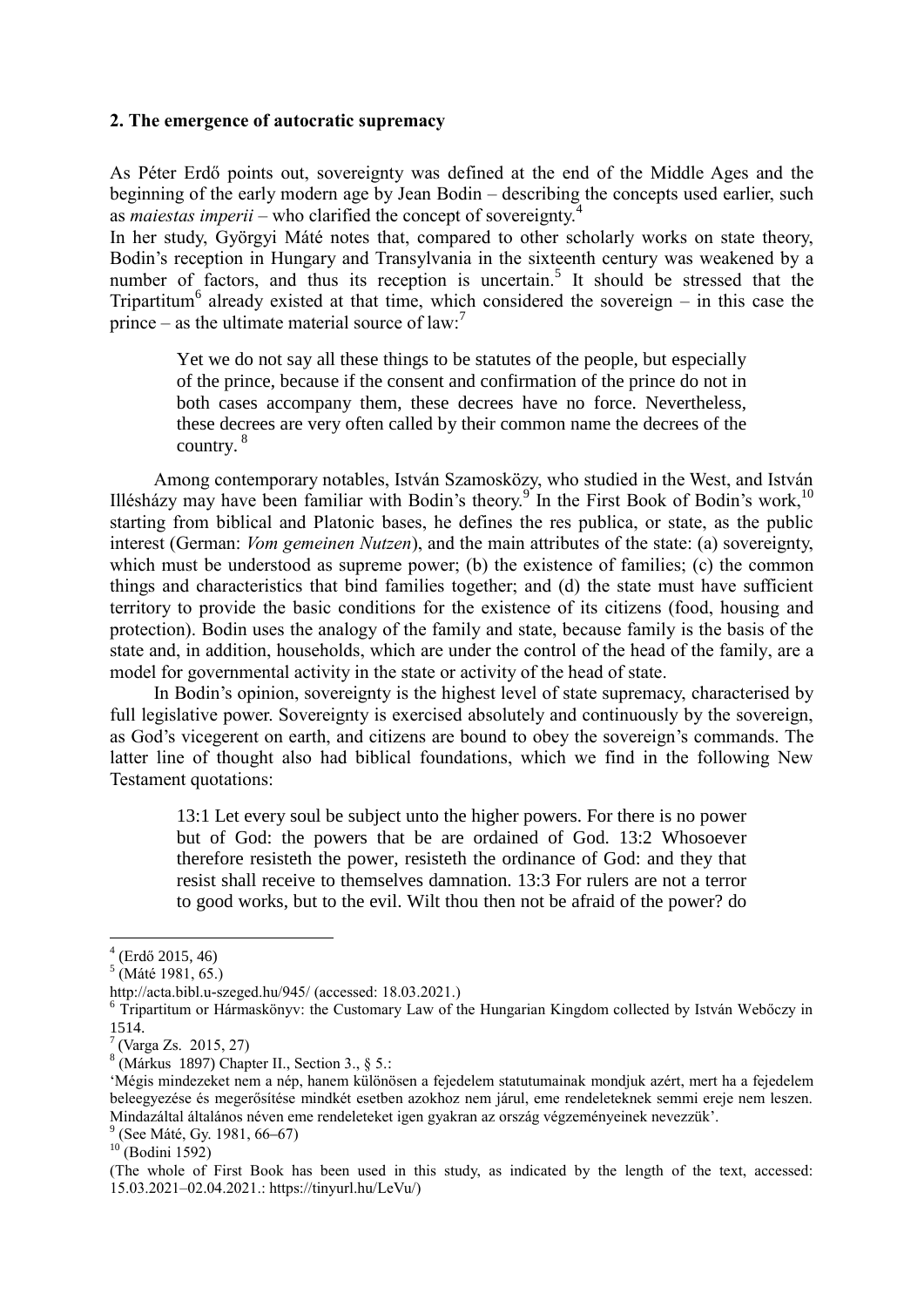that which is good, and thou shalt have praise of the same: 13:4 For he is the minister of God to thee for good. But if thou do that which is evil, be afraid; for he beareth not the sword in vain: for he is the minister of God, a revenger to execute wrath upon him that doeth evil. $^{11}$ 

According to Bodin, only God and the laws of nature stand above the sovereign ruler. It is also worth pointing out how much the Roman Catholic Bodin, in this respect, thought like Calvin, $^{12}$  who in the Institutes explains the following:

…Eighth Commandment. Thou shalt not steal. … This commandment, therefore, we shall duly obey, if, contented with our own lot, we study to acquire nothing but honest and lawful gain; if we long not to grow rich by injustice, nor to plunder our neighbour of his goods, that our own may thereby be increased; if we hasten not to heap up wealth cruelly wrung from the blood of others; if we do not, by means lawful and unlawful, with excessive eagerness scrape together whatever may glut our avarice or meet our prodigality. On the other hand, let it be our constant aim faithfully to lend our counsel and aid to all so as to assist them in retaining their property; or if we have to do with the perfidious or crafty, let us rather be prepared to yield somewhat of our right than to contend with them. And not only so, but let us contribute to the relief of those whom we see under the pressure of difficulties, assisting their want out of our abundance. Lastly, let each of us consider how far he is bound in duty to others, and in good faith pay what we owe. In the same way, let the people pay all due honour to their rulers, submit patiently to their authority, obey their laws and orders, and decline nothing which they can bear without sacrificing the favour of God. Let rulers, again, take due charge of their people, preserve the public peace, protect the good, curb the bad,and conduct themselves throughout as those who must render an account of their office to God, the Judge of all. …. 13

It is also necessary to point out that in Calvin's opinion, the supreme king or judge is God himself, according to the cited Institutes.<sup>14</sup>

<u>.</u>

Augustine also points out in The City of God that the creation of the empire is the result of God's will, just as the sword, which in the biblical quotation represents power, is the result of God's will (approval). See *(Aurelius Augustine)* https://www.gutenberg.org/files/45304/45304-h/45304-h.htm#Page\_135 (accessed: 02.08.2021.) A further connection can be found between the symbol of the sword in the Pauline theology and the two swords doctrine of Gelasius (cf. Chapter 3). See more (Henne, P. S. 2012, https://journals.sagepub.com/doi/abs/10.1177/0022343312456225 accessed: 06.09.2021.)

 $11$  (The Holy Bible 1611, hereinafter referred to as Bible) Romans 13, 1–4.

 $12$  Compared to Calvin, Luther only considered the separation of church and secular government to be important. (Egresi, K. – Pongrácz, A. – Szigeti, P. – Takács, P. 2016, 199)

<sup>&</sup>lt;sup>13</sup> (Calvin 1599, <https://reformed.org/master/index.html?mainframe=/books/institutes/> accessed: 13.09.2021.)

<sup>&</sup>lt;sup>14</sup> The following quotes support this interrelation: ... '40: 7 The grass withereth, the flower fadeth: because the *spirit of the LORD bloweth upon it: surely the people is grass. 8 The grass withereth, the flower fadeth: but the word of our God shall stand for ever.' … '40: 13 Who hath directed the Spirit of the LORD, or being his counsellor hath taught him?' ... '40: 17 All nations before him are as nothing; and they are counted to him less than nothing, and vanity.' ... '40: 23 That bringeth the princes to nothing; he maketh the judges of the earth as vanity.' ...* Bible, Isaiah 40: 7, 8, 13, 17, 23

<sup>(</sup>The above is confirmed by another correlation: *...* '*90:4 For a thousand years in thy sight are but as yesterday when it is past, and as a watch in the night. 90:5 Thou carriest them away as with a flood; they are as a sleep: in the morning they are like grass which groweth up.' ...* Bible, Psalms 90: 4–5 – worth thinking about (*sine ira et studio*) because on the basis of fate-transforming and holistic examples: 476 fall of Rome – 1453 fall of second Rome (Constantinople), beginning of the rise of third Rome (Moscow); 622 the 'flight' (Hegira) of Muhammad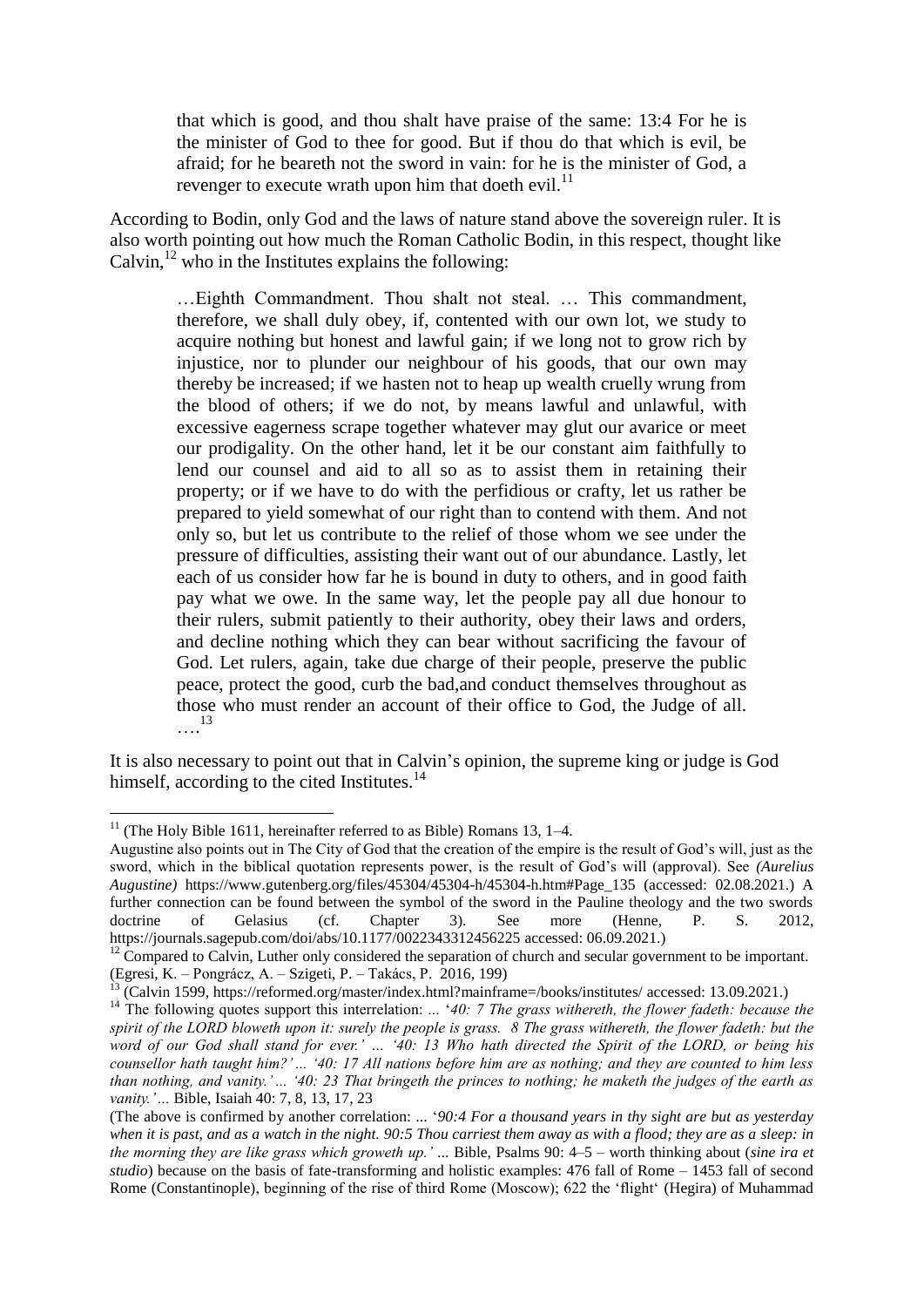According to Bodin, the estates can advise the sovereign, but the sovereign has the right to make the final decision. As a legislator, the sovereign is not, in principle, bound by his own laws, but Bodin argues that he must obey them for political reasons. This line of thought has its antecedents in Roman law, which has been transposed into canon law as a legal principle, and the outstanding principle that served to justify the absolute power of the pope (*potestas absoluta*): *Princeps legibus solutus est* (the princeps is above the laws) because, according to the Roman legal deduction, the laws of the emperor are sacred (*sacrae*) and eternal (*in omne aevum*), his will is the only law: *Quod principi placuit, legis habet vigorem* (what pleases the princeps has the force of law).<sup>15</sup> According to Bodin, no citizen can demand that the ruler obey the law, his sovereignty in this respect is truly expressed in the attributes of independence and supremacy, as Károly Kisteleki explains.<sup>16</sup> Bodin also elaborates on the various features of princely sovereignty: (a) unlimited legislative power, (b) the right to decide on war and peace, (c) the right to appoint supreme officials, (d) the role of a supreme court, (e) the right to pardon, (f) the right to demand allegiance, (g) the right to mint money, (h) the right to determine weights and measures and (i) the right to grant privileges. As a quasi-compensation for this, the sovereign monarch is obliged to guarantee the internal and external security of his subjects, their property and their families; it should be pointed out here that the latter idea is very similar to the Calvinist ideal already quoted. Thus, the sovereign is bound only by treaties with other sovereign princes. The sovereign is obliged to keep public promises made to his subjects, and a further limitation on the sovereign's power is that, except in times of danger, even the sovereign cannot freely impose taxes on the people at will, nor can he arbitrarily confiscate his subjects' property; among the limiting factors, the literature highlights the Salian Frankish laws on inheritance.<sup>17</sup>

Gábor Bethlen's contemporary, the Protestant thinker Grotius, in his *On the Law of War and Peace*, defined sovereignty, the sovereign power, in such a way that the sovereign's actions are not subject to the right of another, that the decision of another person cannot override his own; hence, the sovereign power can change its own decisions at will. He denies and seeks to refute the view that sovereignty always belongs to the people; there is always interdependence between the king and the people; the actions of the sovereign cannot be judged by their moral rightness because this could lead to confusion; and that he idealises a patrimonial kingdom where the sovereign has the power of the state. He denies the right to resist the monarch, he suggests to tolerate, rather than resist by force. War against supremacy is generally not permitted, except in certain exceptional cases.<sup>18</sup> Bodin, Calvin and Grotius have a very similar understanding of the denial of the right to resistance.<sup>19</sup>

 $\overline{a}$ 

<sup>–</sup> around 1622 the beginnings of Ottoman decline; 814 Charles I – 1814/1815 Napoleon I; 843 Treaty of Verdun – 1848/1849 beginnings of 'new' eastern 'Frankish' state; around 920 'A sagittis Hungarorum libera nos, Domine!' 'Lord save us from the arrows of Hungarians' – 1920 Trianon, 955 Augsburg, Hungarian defeat – The defeated Hungarian Revolution of 1956; 960 the beginning of the rise of imperial China (Song dynasty, brought a new Confucian flowering in China, characterised by the people being guided by the behaviour of the rulers: 'The ruler is like the wind, the subjects are like grass. When the wind whistles over the grass, it must bow.' Von Glasenapp 1975, 169, 180-181, 186.) – 1949 the beginning of the rise of 'new' China; 997 Vajk Hungarian ruler: Western orientation – 1998 Hungarian EU accession negotiations)

<sup>&</sup>lt;sup>15</sup> (Kisteleki 2015, 458)

 $16$  (Kisteleki 2015, 461)

 $17$  (Szmodis 2020, 162 http://jesz.ajk.elte.hu/2020 1.pdf accessed: 16.03.2021.)

It is worth mentioning that the restrictive nature of the Lex Salica (i.e. that a woman could not inherit) was removed by the Pragmatica Sanctio, a rather great regulatory feat in relation to the Habsburg House. (On the latter see Szentpáli-Gavallér 2020)

<sup>18</sup> (Paczolay, https://tinyurl.hu/O7cL/ accessed: 27.04.2021.)

<sup>(</sup>See Grotius 1689, 18–21. https://tinyurl.hu/0F3S/ accessed: 27.04.2021.– 10.05.2021.:

<sup>&#</sup>x27;... Quam nam summam vocas potestatem in civitate, cujus consensum expressum in bello inferendo, probabilem vero assensum in propulsando requiri doces? Summa potestas illa dicitur, cujus actus alterius juri non subsunt,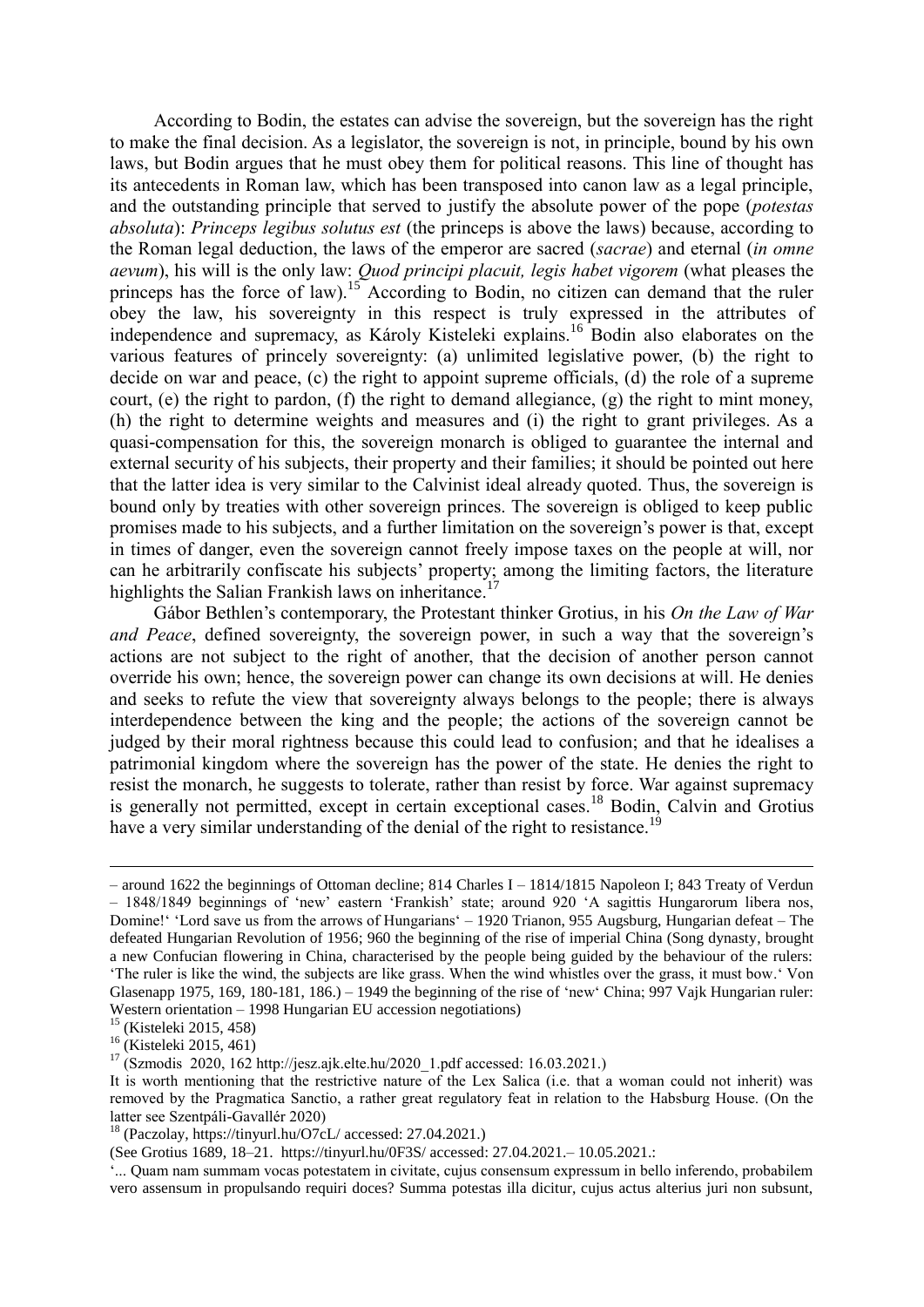## **3. Romano-Germanic roots**

For centuries, the state of ancient Rome was a republic. Accordingly, sovereignty was exercised by the senatus and the res publica, and the expression of this and of Roman statehood was the SPQR, or Senātus Populusque Rōmānus, meaning the Senate and the Roman people, for the populus Romanus was the state itself, while the senatus was the permanent holder of state sovereignty.<sup>20</sup> The beginnings of medieval autocracies are linked to the Latin-Roman princeps. The origin of this term goes back to before the rise to power of Octavian, who established the principate as an institution based on the 'ruinous' institutions of republican Rome. In republican Rome, the term was used as '*princeps senatus*', conferred on the most prestigious senator, and in time evolved into the office of princeps.

Before Octavian's victory, he formed an alliance establishing the second triumvirate, and used it to gain autocracy in the guise of a republic. In 27 BC, the Senate granted Octavian the title of Augustus, indicating his greatness, majesty and sanctity, but for all his power and title, Octavian refrained from holding the position of king, claiming to be no more than princeps, which at this time simply meant 'first citizen of the state'.<sup>21</sup> Tacitus describes Augustus' principate, family and immediate environment in the following sentences:

…Augustus meanwhile, as supports to his despotism, raised to the pontificate and curule aedileship Claudius Marcellus, his sister's son, while a mere stripling, and Marcus Agrippa, of humble birth, a good soldier, and one who had shared his victory, to two consecutive consulships, and as Marcellus soon afterwards died, he also accepted him as his son-in-law. Tiberius Nero and Claudius Drusus, his stepsons, he honoured with imperial tides, although his own family was as yet undiminished. For he had admitted the children of Agrippa, Caius and Lucius, into the house of the Caesars; and before they had yet laid aside the dress of boyhood he had most fervently desired, with an outward show of reluctance, that they should be entitled 'princes of the youth' and be consuls-elect...<sup>22</sup>

In parallel with Károly Kisteleki's opinion, it can be stated that the supreme power was concentrated in the princeps, unlike Augustus and his successors who, although they preserved the externalities and institutions of the republic in a sham way, rendered the res publica itself viable and functional with monarchical content.<sup>23</sup> From the above, it is clear that Augustus was not stingy with the granting of titles within his family, ensuring that trusted people close to him were given status. This was both generous and logical, as it was a matter of trust for each position.

 $\overline{a}$ 

adeoq a nullo superiore irriti reddi possunt. Cui convenit haec summa potestas? ... Deinde personis, uni vel pluribus, pro cujusque, gentis legibus aut moribus, quibus cura civitatis specialius est comissa. ...'.)

<sup>&</sup>lt;sup>19</sup> The author agrees with these views, but believes that the most appropriate state in peacetime is a democracy based on the modern division of powers, where the freedom of the individual is exercised in such a way that it is limited by respect for the freedom of other individuals.

 $^{20}$  (Brósz – Pólay 1976, 37)

<sup>(</sup>In the pre-republican era of kingdom in Rome, the king was – mainly under Etruscan influence – a judge, commander and high priest, with the senate acting as an advisory body.)

 $21$  (Mousourakis 2015, 18)

 $22$  (Tacitus 14-15)

<http://classics.mit.edu/Tacitus/annals.1.i.html> (accessed: 19.10.2021.)

 $23$  (Szentmiklósi 1858, 46)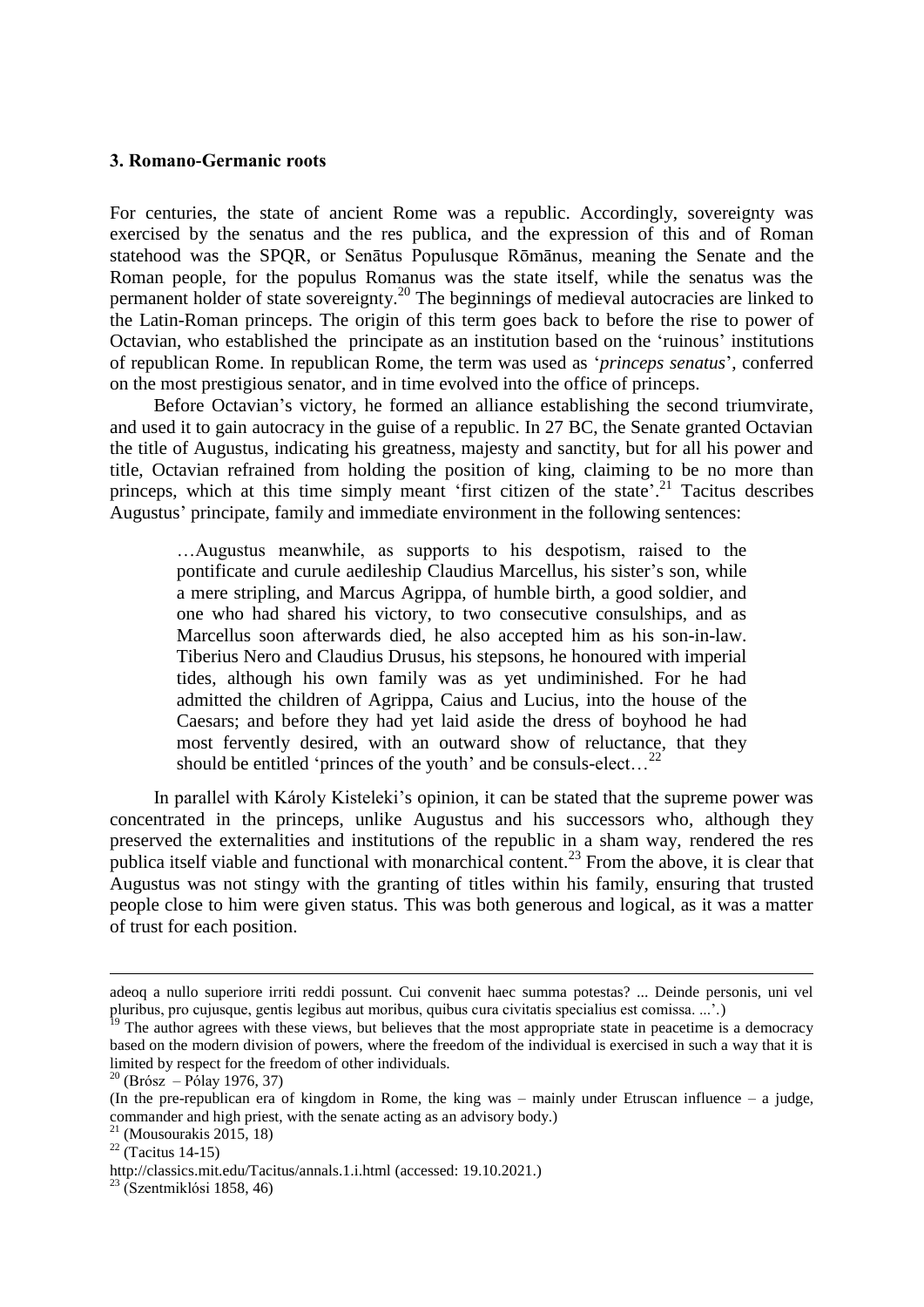Moving forward in time to the beginnings of the Germanic states on Roman soil, living alongside the Romans, the Germanic princes (*Germanenfürsten*) were given Roman patrician titles and ranks. <sup>24</sup> By granting titles, the Romans not only showed respect for the Germanic princes but also that they were subject to the Roman state. With this subordination, the seeds of a true system of feudal relations appeared. In the centuries that followed, a distinction was made between the position and status of prince (princeps) and king (rex) within the circle of rulers.<sup>25</sup>

Following the foregoing, it is also worth mentioning that Nicolo Machiavelli in *The Prince* expresses the following views on the mixed form of government:

…But the difficulties occur in a new principality. And firstly, if it be not entirely new, but is, as it were, a member of a state which, taken collectively, may be called composite, the changes arise chiefly from an inherent difficulty which there is in all new principalities; for men change their rulers willingly, hoping to better themselves, and this hope induces them to take up arms against him who rules: wherein they are deceived, because they afterwards find by experience they have gone from bad to worse. This follows also on another natural and common necessity, which always causes a new prince to burden those who have submitted to him with his soldiery and with infinite other hardships which he must put upon his new acquisition.…<sup>26</sup>

The Middle Ages, while maintaining the idea of mixed government, contributed to the transformation of the monolithic structure of power by the assumption of dual majesty, or dual authority, the foundations of which had already existed in the Roman and Germanic predecessors of the dual kingdom and the parallelism of the authority in times of war and peace.<sup>27</sup> Here, the former is the justification and acceptance of absolute power, the latter of which is subject to law, leading to Janus-faced sovereignty. This dichotomy resulted in the doctrine of the two swords in the relationship between church and state, and in other respects led to the theoretical distinction between king and crown, of which the Hungarian doctrine of the Holy Crown is a good example. In this respect, royal or princely absolutism could be opposed by the customary law of the country, that is, the law of the land, or *ius consuetudo*. The resistance of the nobility, based on customary law, was a counterweight to the power of the monarch (prince). In Miklós Szabó's correct view, it was after the Renaissance and the Reformation, which justified absolutism, that the way was opened for the division of powers. 28

# **4. The beginnings of Hungarian sovereignty**

An important precedent, parallel to the dual authority in the Hungarian context, is the princedom associated with the Árpád era. As Dezső Dümmerth describes, the logical consequence of the Hungarian tribes becoming independent from Khazar rule in the ninth

 $24$  (Jörs 1893, 7–8.)

<sup>&</sup>lt;sup>25</sup> The two terms are used synonymously in the dictionary (Burián 1907, 136).

 $^{26}$  (Machiavelli, 1998 https://www.gutenberg.org/files/1232/1232-h/1232-h.htm accessed: 20.10. 2021.)

 $27$  (Szabó 1997, 193)

<sup>(</sup>Dual or multiple authority not only had Roman and Germanic but also religious antecedents, such as the trichotomous character of the doctrine of the Trinity: the Father, the Son – Jesus Christ – and the Holy Spirit.) <sup>28</sup> (Szabó 1997, 193)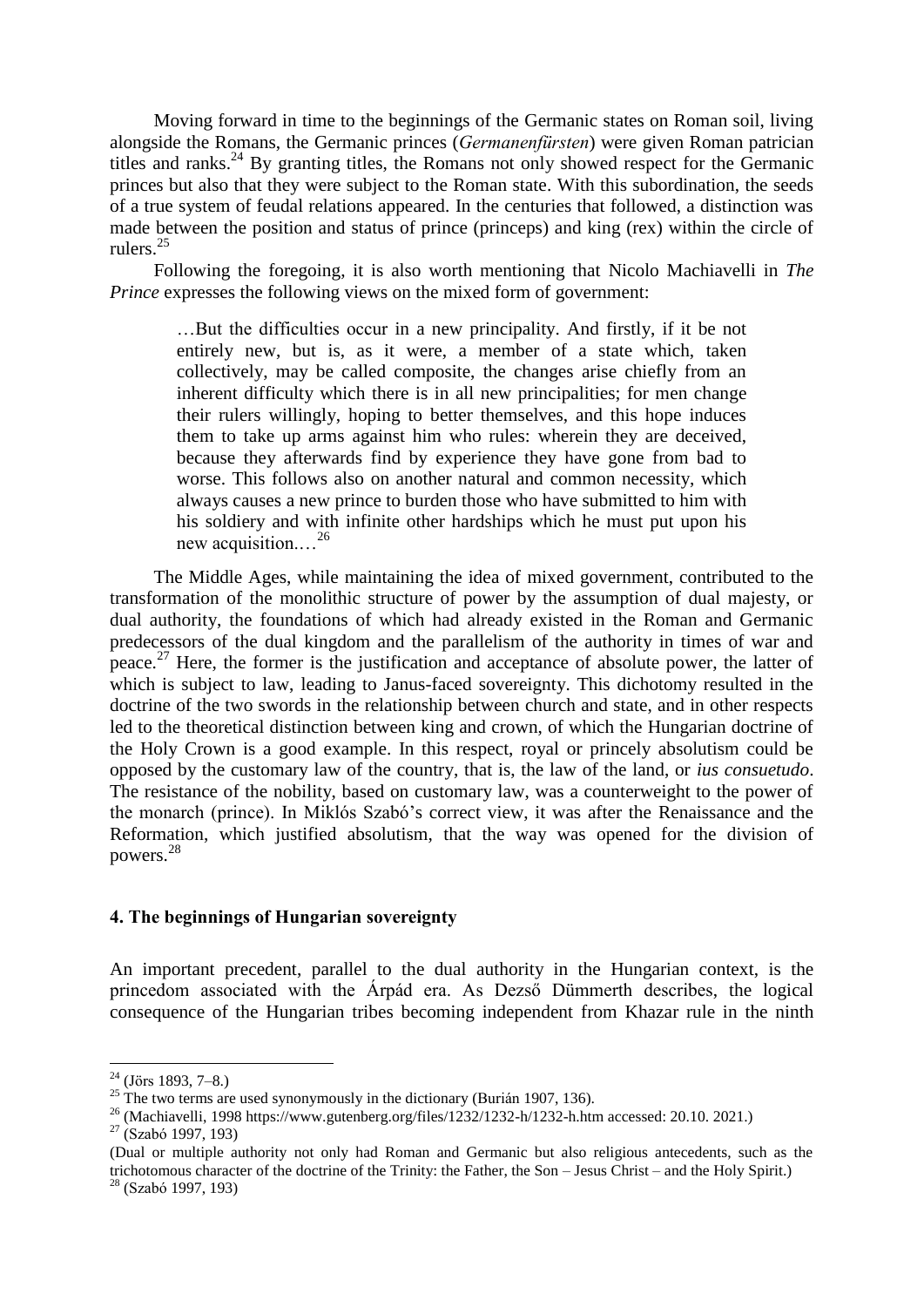century AD was the election of Álmos as Grand Prince<sup>29</sup> aimed at establishing a one-man leadership.<sup>30</sup> This status of early principality also had a sacral character, inherited by his son Árpád and his family. In the period immediately preceding the occupation of the Carpathian Basin, there were two other prominent chief officers in addition to the Grand Prince: $31$  (a) Gyula (greater dignity) and (b) Horka (the one with lesser power).<sup>32</sup>

In the administrative territory of the Kingdom of Hungary, founded by the House of Árpád, a ducatus (hereinafter, ducatus) was established several times, covering a certain area within the Hungarian state (e.g. Transylvania or Slavonia), at the head of which the king's close blood relative as a dux exercised almost similar rights as a prince or the king himself.<sup>33</sup>

From an administrative point of view, the development of the public institution of the Transylvanian voivode within the administrative unit of the Kingdom of Hungary, in addition to the institution of the ducatus, which was established during the Árpád dynasty, is significant. According to the Encyclopaedia, the institution of the Transylvanian voivode can be defined as follows:

The title of voivode (Slavic: *vojvoda* [as much as] *general*) was once held by the princes of Moldavia and Walachia, who later replaced their title with that of hospodar; it was also the name given to the chiefs of the provinces in the Polish Kingdom (in Latin *palatinus*). Until Transylvania was transformed into a separate principality, this was the name given to the governor of the Transylvanian parts, whose powers were similar to those of the Banus and extended to the whole civil and military administration. Verbőczy … lists the Transylvanian V. [=Voivode] among the flag-lords of the country, who was next in rank after the Croatian-Slavonian-Dalmatian Banus. 34

In comparison, the legal lexicon of the early 1900s is terse:

Vajvoda, Vajda, formerly the name of the governors of the provinces belonging to the Hungarian crown: Vajda of Transylvania ..., who was also a flag-lord ... was not one of the great judges of the country ... was obliged to swear an oath of allegiance to the king ... was obliged to provide a band of soldiers ... 35

<sup>29</sup> In Hungarian: *kende*

<sup>30</sup> (Dümmerth 1980, 103–105)

 $31$  (For more on this, see: Tóth https://tinyurl.hu/UAq1/ accessed: 09.12.2020.)

 $32$  This system of triple rule harkens back to the Romano-Germanic predecessors of multiple rule, such as the Roman imperial tetrarchy.

 $33$  (Csizmadia – Kovács – Asztalos 1998, 40)

<sup>34</sup> https://mek.oszk.hu/00000/00060/html/104/pc010438.html#3 (accessed: 17.12.2020.)

<sup>&#</sup>x27;Vajda (szláv vojvoda a. m. [=annyi mint] hadvezér) címet viselték hajdan Moldva és Oláhország hübéres fejedelmei, kik címüket utóbb a hoszpodáréval váltották fel; igy nevezték a lengyel királyságban a tartományok főnökeit is (lat. palatinus). Erdélyország külön nagyfejedelemséggé átalakulásáig igy nevezték az erdélyi részek kormányzóját, kinek hatásköre olyan volt, mint a bánoké s kiterjedt az egész polgári és katonai igazgatásra. Verbőczy (I. R. 94. sz.) az erdélyi V.-t [=Vajdát] az ország zászlósai közt sorolja föl, ki rangban a horvátszlavon-dalmát bán után következett'.

<sup>35</sup> (Dr Márkus 1907, 848)

<sup>&#</sup>x27;Vajvoda, Vajda, korábban a magyar szt. koronához tartozó tartományok kormányzóinak neve: Erdélyi Vajda ..., aki zászlós úr is volt ... nem tartozott az ország nagy birái közé ... a királynak hűségesküt tartozott tenni ... egy bandériumot tartozott kiállítani ...'.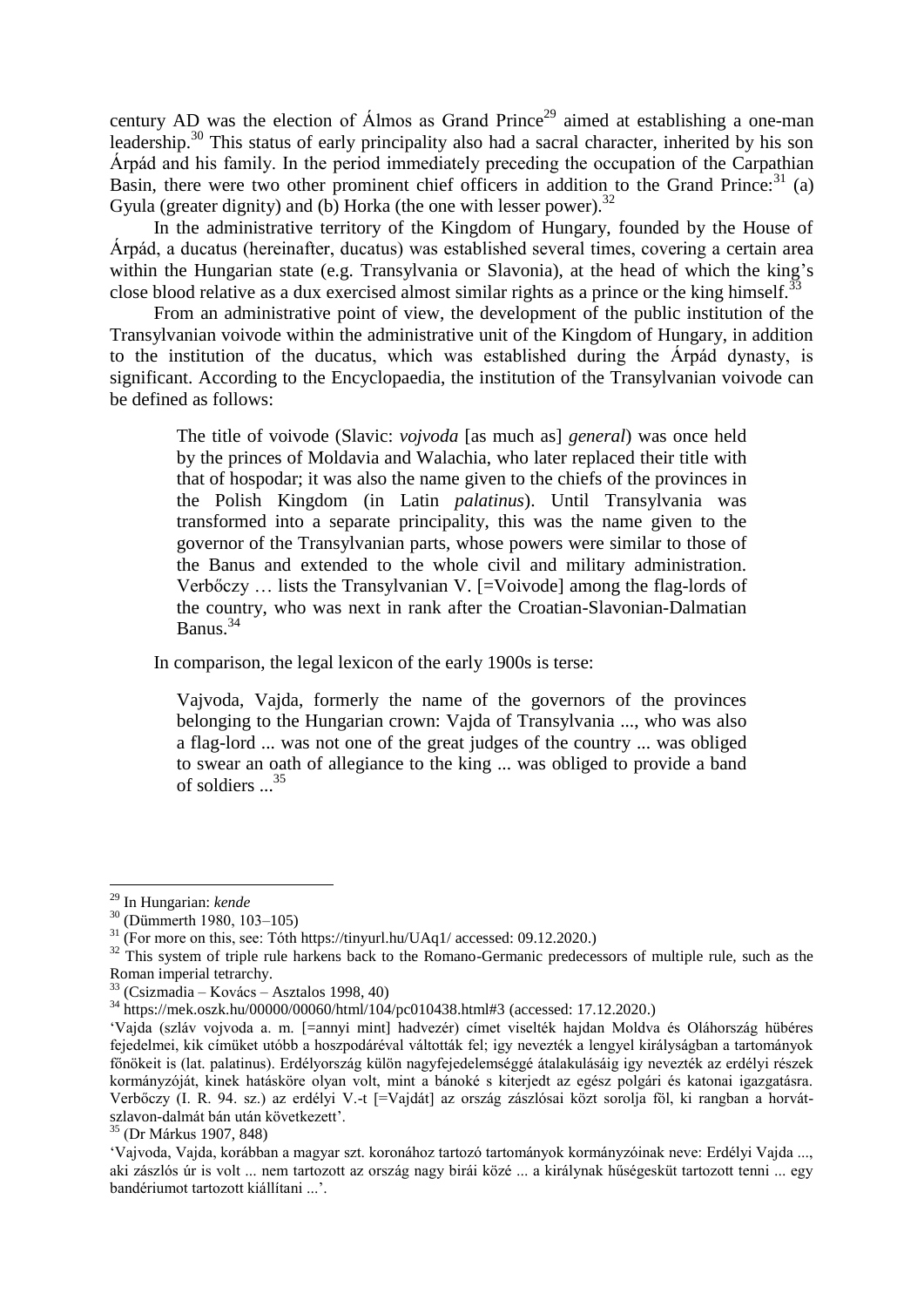# **5. The development of the status of the Transylvanian Prince and the autonomy of the Principality of Transylvania – a 'watershed' between king and prince**

After this background, the development of the status of the Transylvanian prince should also be mentioned. In the aftermath of the tragedy of Mohács (1526),<sup>36</sup> King János Szapolyai held Transylvania and the eastern parts of the country, while King Ferdinand secured his rule in the western parts.

The territorial division was in no small part due to the fact that János Szapolyai had previously held the office of Voivode of Transylvania (1510–1526), in which he was able to concentrate extraordinary governmental and military power in his own hands, which ensured his authority over the territory in later years. In this sense, the role of the Transylvanian voivode was a key factor in the public history of Transylvania, since Szapolyai's position was largely determined by his former position as a Transylvanian voivode. After many years, the Peace of Várad $37$  was concluded, the most important element of which was the legal basis for the division of the country into two parts, stating that both kings had full sovereignty over the part of the country over which they ruled. Following this series of events and the fall of Buda in 1540, the Kingdom of Hungary was divided into several parts. At the end of January 1542, before the Transylvanian estates assembled in Marosvásárhely,<sup>38</sup> a letter of command from the Sultan was read out by György Martinuzzi, <sup>39</sup> which was in fact addressed to the widowed Queen Isabella. In this letter, Sultan Suleiman decreed that he would hand over the whole of Transylvania to the queen and her son immediately, and gave György Martinuzzi full powers and the governorship of the country.

During the 1540s, Martinuzzi was in constant correspondence with the imperial courts of Europe, including Emperor Charles V, from whom he hoped to liberate the divided country, but this hope was thwarted by the Treaty of Adrianople (1547), which turned Transylvania into a clear Ottoman sphere of influence.<sup>40</sup>

In relation to the following decade and the constitutionality of the emerging state, Szádeczky used the following formulation:

... Transylvania was briefly (1551) annexed back to Hungary, but five years later, the Transylvanian estates re-elected John Sigismund as prince. The new form of government of Transylvania was established at the Diet of Kolozsvár $41$  held at that time (November 1556). From this time onwards, Transylvania and the counties beyond the Tisza that belonged to it began to live as an independent state and independent elective principality, which lasted until the death of Prince Mihály Apafi I in 1690. ....<sup>42</sup>

<sup>&</sup>lt;sup>36</sup> The battle ended in a decisive and overwhelming Ottoman victory, in contrast to Hunyadi's victory at Nándorfehérvár (the present-day Beograd) in 1456.

<sup>&</sup>lt;sup>37</sup> The present-day Oradea.

<sup>38</sup> The present-day Târgu Mures.

<sup>39</sup> György Martinuzzi: Hungarian cardinal, original name Juraj Utje-šenović, byname Brother George, Friar George, Latin-Hungarian Frater György, or Latin Frater Georgius, (born 1482, Kamicic, Croatia—died December 17, 1551, Alvinc, Transylvania, Hungary now Vințu de Jos, Romania), Hungarian statesman and later cardinal who worked to restore and maintain the national unity of Hungary.

https://www.britannica.com/biography/Gyorgy-Martinuzzi (accessed: 21.10.2021.)

<sup>&</sup>lt;sup>6</sup> (Oborni, https://epa.oszk.hu/00400/00458/00127/3638.html accessed: 12.10.2020.)

<sup>&</sup>lt;sup>41</sup> The present-day Cluj-Napoca.

<sup>42</sup> (Szádeczky, https://tinyurl.hu/vh3p/ accessed: 19.12.2020.)

<sup>&#</sup>x27;... Erdély ugyan rövid időre (1551) visszacsatoltatott Magyarországhoz, de az erdélyi rendek öt év múlva János Zsigmondot ismét fejedelmökké választották. Az ekkor (1556 november) tartott kolozsvári országgyűlésen megállapították Erdély új államformáját. Innen kezdődik Erdélynek és a hozzá tartozott Tiszán túli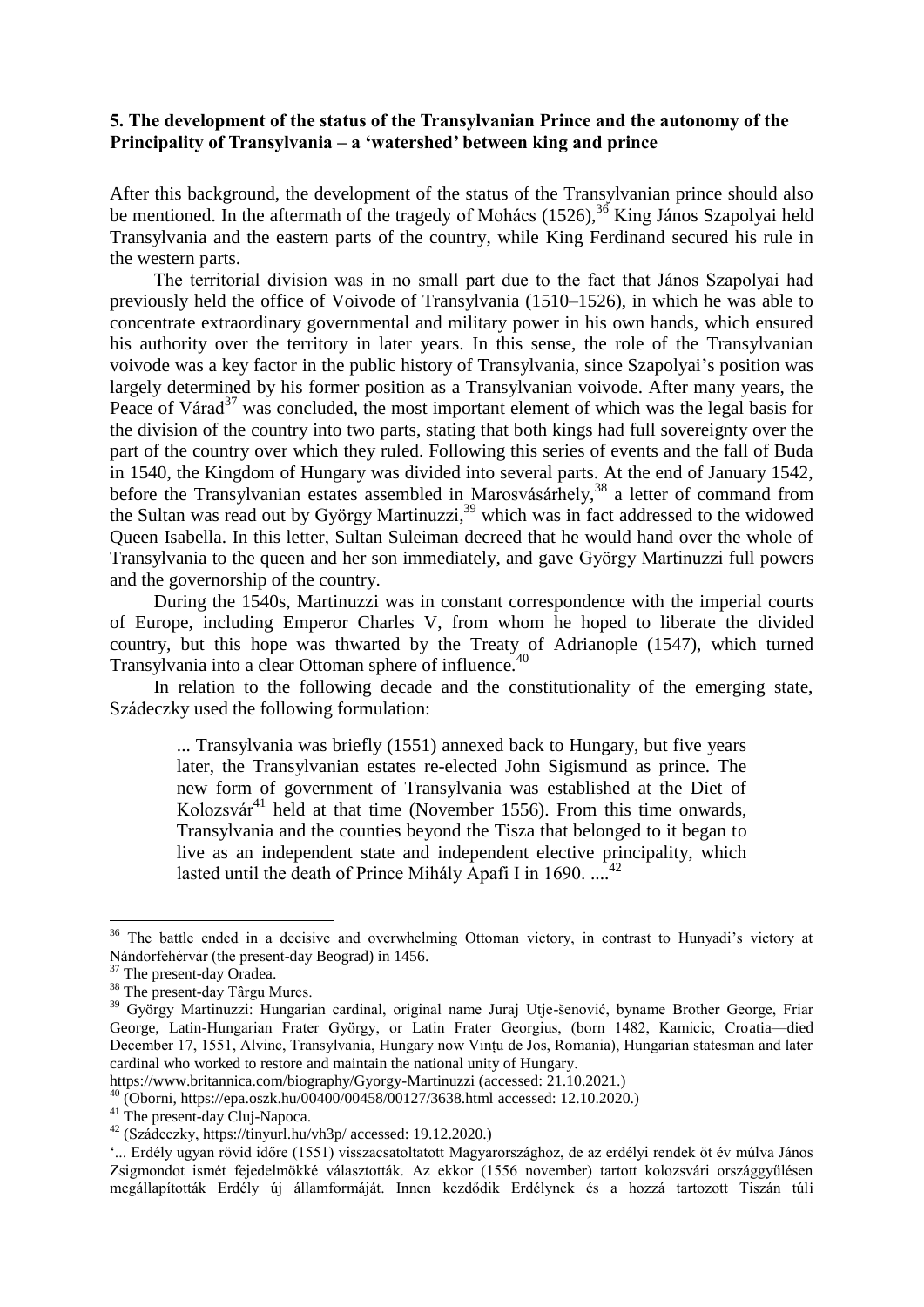The result of the international political games, however, was achieved later in 1570 when, as a temporary end to the constantly changing internal war situation, negotiations between Ferdinand and János Zsigmond resumed, with the aim of settling the public law situation in Transylvania and defining the title of János Zsigmond as a monarch. These issues and the relationship between Transylvania and the Kingdom of Hungary were not fully settled until the Treaty of Speyer (1570–1571). In this context, it is worth quoting Barna Mezey's summarising thoughts, which characterise the status of Transylvania and the principality:

... The rulers of the Transylvanian state before Gábor Bethlen consistently considered Transylvania as part of the Hungarian kingdom, and linked their ideology of rule to the doctrine of the Holy Crown, thus creating a contradiction between the Habsburgs' recognition of the Hungarian monarchy and their own anti-Vienna policy. In the 1570 Treaty of Speyer, János Zsigmond recognised Maximilian I as the legitimate ruler of Hungary and renounced the use of the royal title. For an extended period, Zsigmond Báthory held only the title of Voivode of Transylvania. The Principality of Transylvania was an independent state, unconnected to the Vienna administration, but its princes generally sought to have their election approved by the rulers of Vienna. But even so, the princely ideology did not recognise the Habsburgs as vassals of Transylvania, and regarded the country as the heir and depositary of the medieval Hungarian state …<sup>43</sup>

In light of the above, the Treaty of Speyer, concluded in 1570–1571, thus completed the long process of Transylvania becoming a state and at the same time defined its inter-state relationship with the Kingdom of Hungary. In December 1570, the first 'interstate' treaty was signed, which recognised that a new country had been formed from the eastern part of the Kingdom of Hungary, separate from it but still belonging to it, thus creating a special state and a special public status for Transylvania. Under the Treaty of Speyer, János Zsigmond renounced the title of king by choice and took the title of Prince of Transylvania in its place. In the treaty, the Austrian side recognised the limited sovereignty of the prince over the territory under his rule, but it was also stated that Transylvania and the territories attached to it would remain part of the Hungarian Crown, and that the prince of Transylvania would recognise the supremacy of the Hungarian king over himself.<sup>44</sup>

# **6. The prince and the government organisation, absolutism vs. constitutional monarchy, central government, comparison of princely and monarchical power – limits of power<sup>45</sup>**

vármegyéknek önálló állami élete s független választó fejedelemsége, mely 1690-ig, I. Apafi Mihály fejedelem haláláig fönnállott...'

 $43$  (Mezey 1998, 66)

<sup>&#</sup>x27;... Az erdélyi állam Bethlen Gábort megelőző irányítói Transsylvaniát még következetesen a magyar királyság részének tekintették, uralmi ideológiájukat a szentkorona-tanhoz kapcsolták, ellentmondást hordozva ezzel a Habsburgok magyar uralkodókénti elismerése és saját Bécs-ellenes politikájuk között. János Zsigmond az 1570 es speyeri egyezményben elismerte I. Miksát Magyarország törvényes urának, s lemondott a királyi cím használatáról. Báthory Zsigmond hosszabb ideig csak az erdélyi vajda címet viselte. Az Erdélyi Fejedelemség független, a bécsi közigazgatás apparátusához nem kapcsolódó állam volt – fejedelmei általában mégis igyekeztek választásukat jóváhagyatni Bécs uraival. De a fejedelmi ideológia mégsem ismerte el a Habsburgokat Erdély hűbérurainak, az országot a középkori magyar állam örökösének és letéteményesének tekintette. ...'.

<sup>44</sup> (Oborni https://epa.oszk.hu/00400/00458/00127/3638.html accessed: 10.12.2020.)

<sup>&</sup>lt;sup>45</sup> In view of the fact that the idea and the system of checks and balances emerged after the period under study, in the eighteenth century, I will therefore try to outline the limits of the sovereign's power as their quasi-precedents.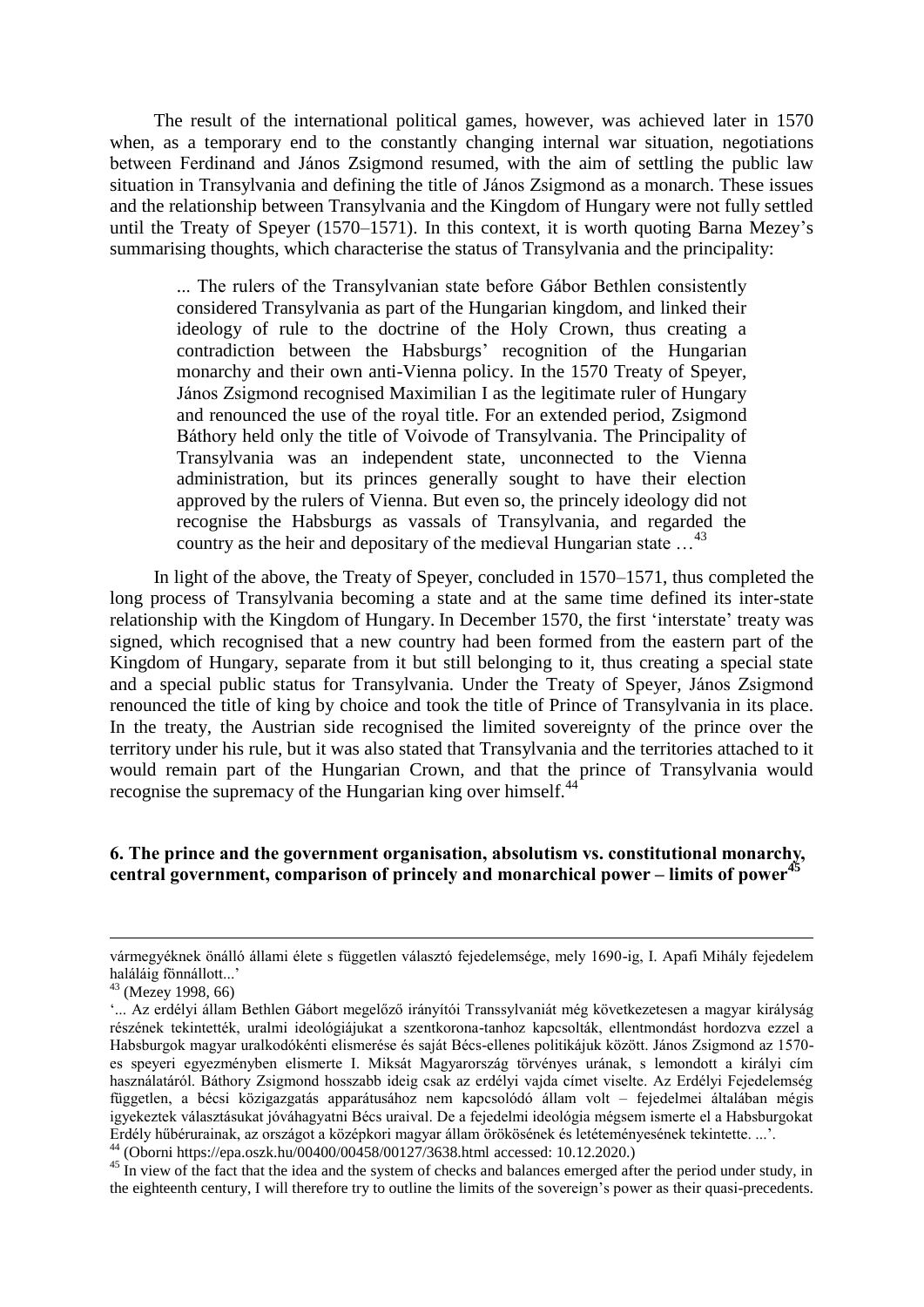Like the neighbouring Romanian states, the Principality of Transylvania was a sultanically vassal state, which the Sublime Porte (hereinafter referred to as Porte) considered as conquered by the sword and liable to pay taxes. It paid 10,000 and 15,000 gold florins annually to the Porte, and sent gifts of almost equivalent value to the Sultan, the Grand Vizier and other dignitaries of the dynasty.

Nevertheless, it was sufficient for the Ottoman power that Transylvania should remain separate and not unite with the western Hungarian state, and the Porte was not bothered by the fact that Transylvania, with its limited sovereignty, played the role of an 'independent' state, and to this end the princes sent their sovereign envoys abroad and made alliances with other states. The Ottomans only intervened in Transylvanian internal affairs when fighting arose which threatened the maintenance of relations with the Porte.<sup>46</sup>

## *6.1. The prince and the organisation of the state*

The Principality of Transylvania was based on a special estate structure, which was expressed by he three nations<sup>47</sup> and the local administration based on the Partium.<sup>48</sup> Before outlining the situation of the central government, the issue of princely absolutism will be discussed.

## *6.1.1. Princely absolutism vs. constitutional monarchy*

In Szádeczky's opinion, the prince of Transylvania ruled constitutionally.<sup>49</sup> The most important feature of the early British constitutional monarchy was the operation of checks and balances, and in modern times, the primacy of the British Parliament (over the British monarch).<sup>50</sup> In contrast to this, Ferenczy defines as a characteristic of absolute monarchy that the prince controlled the functioning of the state to the exclusion of all other organs of state,  $51$ which is supported by the fact that the prince was the source of the key positions, and that the assembly of the estates (Diet), for example, was a factor limiting power. However, in some cases, the limitation of the prince's power was a conflict between the nation and the prince's power, such as the resistance of the nation of Saxons in the earlier period. The Britannica goes even further than Ferenczy, claiming that despotic rule existed in medieval Transylvania:

… in 1613 the Sublime Porte (the Ottoman government) imposed the election of Gábor Bethlen (1613–29), who proved the most competent of all the Hungarian princes of Transylvania. *At home, Bethlen's rule was thoroughly despotic*; through his monopoly of foreign trade and his development of the principality's internal resources, he almost doubled his revenues, devoting the proceeds partly to the upkeep of a sumptuous court and partly to the maintenance of a standing army. Keeping peace with the Porte, he often intervened against the emperor in the Thirty Years' War (1618–48) and safeguarded the rights of the Protestants in Royal Hungary. Under the Treaty of Nikolsburg (Dec. 31, 1621), Bethlen gave up the royal title along with the Holy Crown of Hungary. (He had been elected king by

<sup>46</sup> (Eckhart - Degré 1953, 45)

<sup>&</sup>lt;sup>47</sup> The three nations: Hungarian nobility, Székely community, Saxons.

<sup>48</sup> Partium (Részek): those counties over which the Transylvanian princes ruled as 'lords of Parts of Hungary'.

<sup>&</sup>lt;sup>49</sup> (Szádeczky work cited)

 $50$  (Gönczi – Horváth – Stipta – Zlinszky 1997, 258–282)

 $51$  (Dr Ferenczy 1905, 145–146)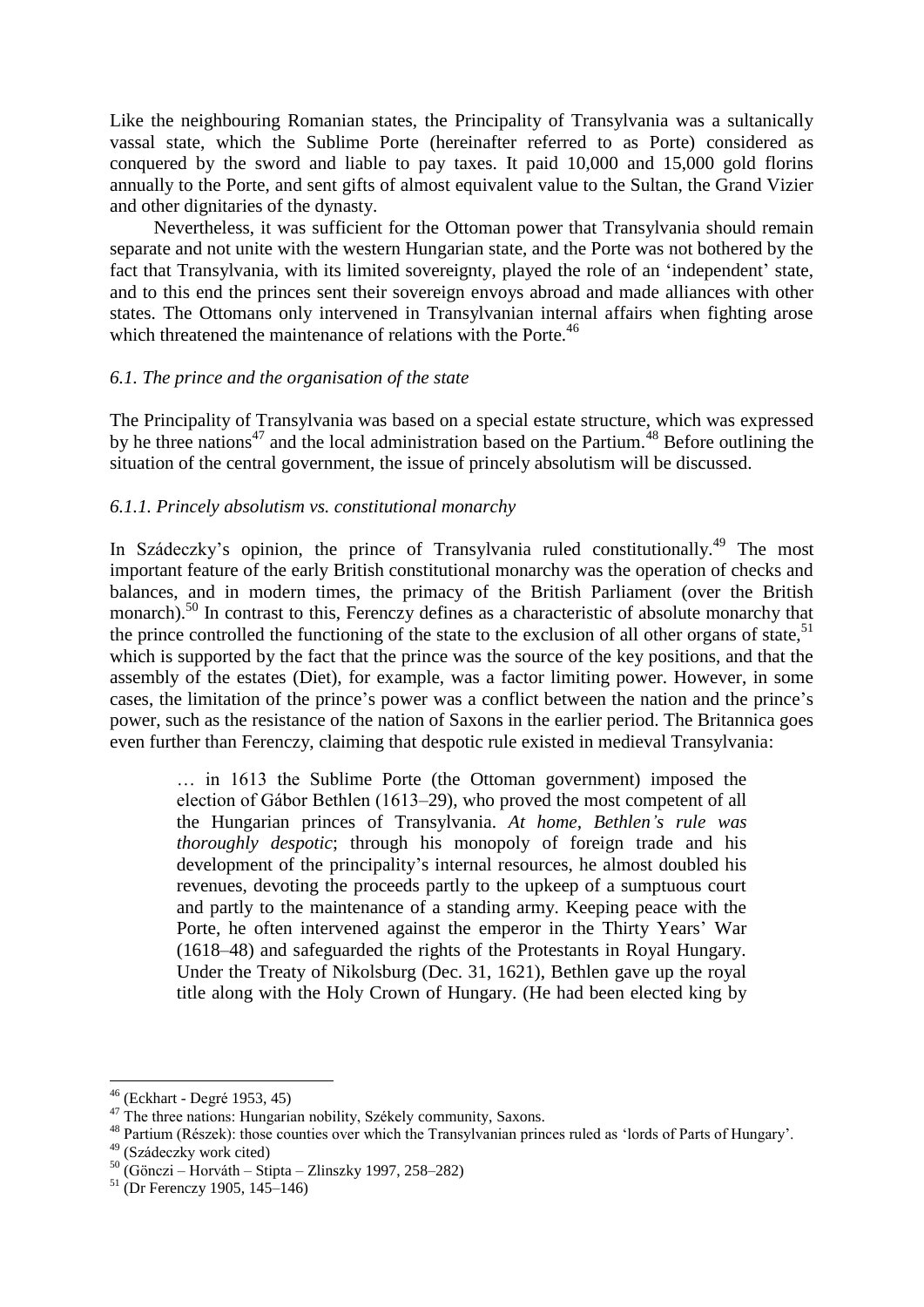the Hungarian estates in the lands under his control in 1620 but declined to accept the crown, even though the Porte approved his election.)  $\ldots$ <sup>52</sup>

Contrary to previous, Lajos Rácz distinguishes between the Transylvanian electoral conditions (hereinafter: conditions) – types A, B and  $C$  – presenting in detail their background in public law, state theory, political and military history. As a result of the historical development of these three types of conditions, and also referring to the fact that the weakening of princely power led to the creation of a princely power bound to a degree that bordered constitutional monarchy.<sup>53</sup>

Sharing this opinion, it can be stated that in a certain sense – based on the above – the Transylvanian constitutional system predates the era of British constitutionalism and, of course, its results, even with a more far-reaching perspective, it can be said that the above also represents the forerunner of the modern rule of law, because '... the starting point of the rule of law is that the measure of all activity – that of the state as well as that of the people – is law, which the state is obliged to observe. ...'.<sup>54</sup> In this case, the ruler representing the state also performed his duties under the constraints of these conditions because in this sense they functioned as limits. This point of view is reinforced by the fact that the conditions thus imposed were, from a regulatory point of view, in a certain sense general in character, and thus met the standard of the *lex generalis*. <sup>55</sup> In this connection, Schauer argues that in order to interpret law and rules in general, a distinction must be made between the general and the particular, although he notes that the general is often only a collection of the particular, as illustrated by the simple example of (a) the particular: 'this tree', and (b) the general: 'the trees'. <sup>56</sup> Following the Schauerian and mathematical logic: *group A* is very similar to *group A'*, even if there are some differences, but also similar to *group 'A*, so that the three very similar groups can be generally called '*groups A*', and hence the fact that during the reign of the princes of Tansylvania all the respective conditions actually played the role of *lex generalis*, thus ensuring historical continuity.

# *6.1.2. The Prince of Transylvania*

In the Principality of Transylvania, the dignity of the prince was granted by his election. The Porte had some influence over the election: notification was required before the election, the Ottoman Sultans exercised the right of confirmation, and in several cases appointed a prince before it could take place. The Transylvanian estates tried to 'circumvent' this Ottoman right, and thus to weaken the right of appointment by receiving the Turkish envoys only after the election, and then taking over the declarations of appointment from them.<sup>57</sup> The prince had to be of Transylvanian origin. The Sultan exercised his right to confirm the elected prince by issuing a solemn charter and sending the following insignia of princely dignity: (a) a mounted horse, (b) a royal staff, (c) a flag, (d) a sword, (e) a cap with a coat of arms and feathers and (f) a caftan. Among these ceremonial objects, there were some with symbolic meaning; for example, the flag expressed that the prince was a vassal of the Sultan, and the caftan was a symbol of loyalty to the Porte, which limited the supreme power, that is, the sovereignty of the prince was limited.

 $52$ <sup>52</sup> (https://www.britannica.com/place/Hungary/Royal-Hungary-and-the-rise-of-Transylvania#ref411255 accessed: 15.10.2021.)

<sup>53</sup> (Rácz 1992, 162–182)

<sup>54 (</sup>Küpper 2007, 347)

<sup>55</sup> (Küpper 2007, 348–349)

<sup>56</sup> (Schauer 1991, 647–648)

 $57$  (Eckhart – Degré 1953, 45–46)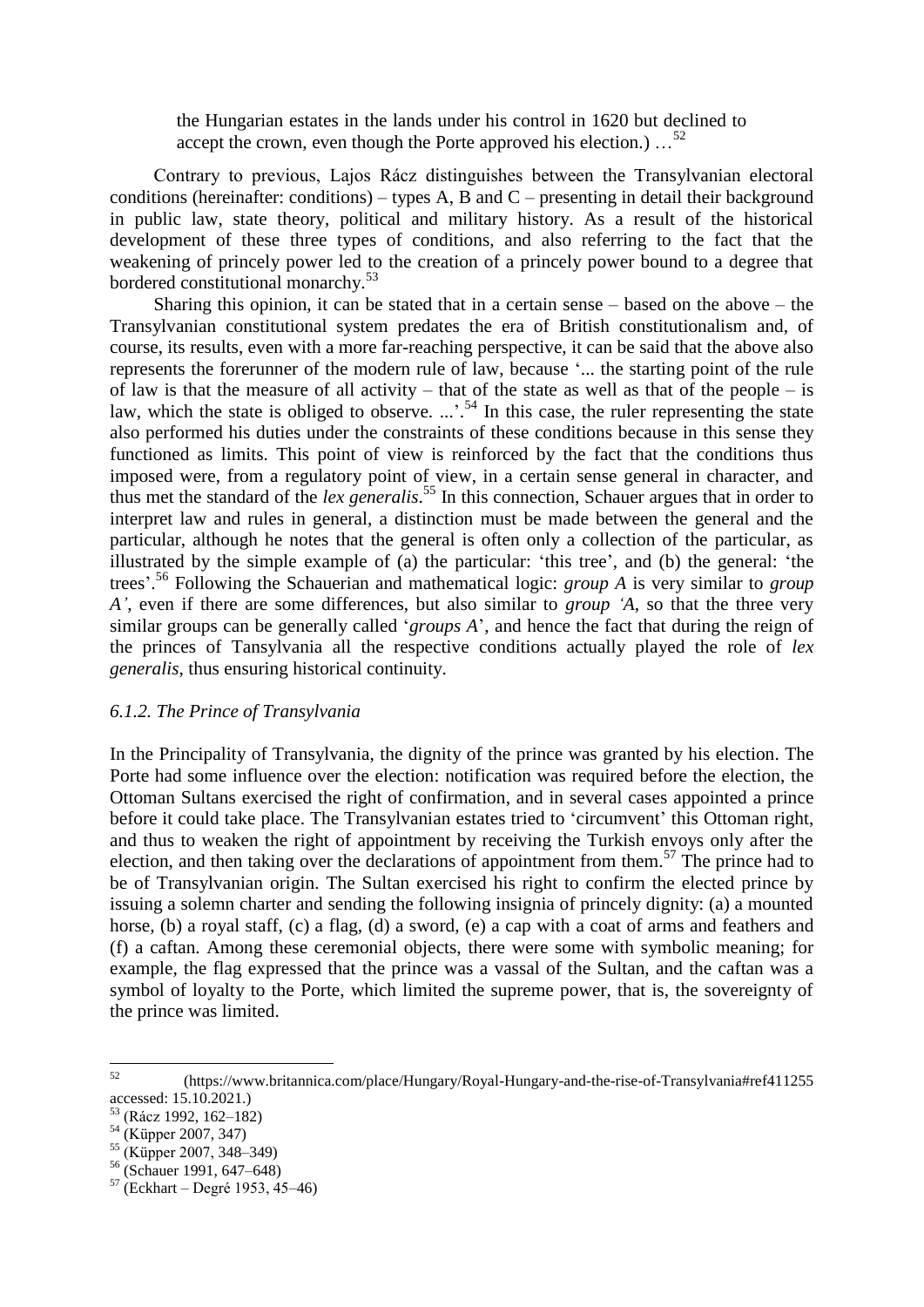The powers of the prince generally covered those of the Hungarian king, but his powers as a ruler also depended on his person as the prince. He was primarily responsible for conducting foreign policy, which was a major challenge in the dual Habsburg-Ottoman dependence. As previously mentioned, various conditions were imposed on the election of the prince, the most important of which was that he should maintain 'friendly' relations with the two powers, especially the Porte and likewise maintain peace with the two Romanian princes. The complexity of the situation is also shown by the fact that the Porte constantly tried to force the princes to maintain friendly relations with the friends of the Ottoman state. Despite the fact that international law in the modern sense did not exist at that time, the will of the Porte was already a 'norm of international law' that was binding on the states, despite their agreement.<sup>58</sup> The prince could also send envoys to the Porte, but their legal status was not equivalent to that of envoys from other states, because they were considered subjects of the Porte. In terms of the judicial aspect, the role of the prince was similar to that of the Hungarian king. In the area of military defence, the prince was obliged to ensure the defence of Transylvania, which is why it was important that most of the princes also held the title of the Székely<sup>59</sup> community's chief leader,<sup>60</sup> which was primarily a military post. Thus, a declaration of war, the conclusion of peace, and the formation of alliances with the rulers of other states was the exclusive right of the princes. As a kind of security for the foregoing, the prince administered the revenues of Transylvania, the taxes and regalia voted at the assembly of the estates.

The aforementioned electoral conditions were also understood at the time to play a constitutional role, as contemporaries considered the conditions to be constitutional. These conditions were shaped according to either what had been observed in relation to the previous prince or the personality of the new prince, and electoral conditions were also established for those princes appointed by the Ottomans. From the fact that the conditions were established for each of these princes, we can conclude that they had a normative effect.<sup>61</sup> These electoral capitulations always included the guarantee of the main freedom, that is, the right to vote and that the prince was not permitted to determine his successor. In a certain sense, the reign of Gábor Bethlen was an exception to this, because he named his wife as heir to the throne, but also appointed a kind of governor to her in his testament. Other important princely obligations under the terms of the election were (a) to guarantee the practice of the four established religions,<sup>62</sup> (b) to guarantee freedom of expression in the assemblies of the estates, (c) to guarantee the liberties of the nobility, (d) to guarantee personal freedom and (e) uphold the laws of the country.

In connection with the foregoing, it is worth noting that the purpose of limiting and controlling power was to prevent the development of despotism, that is, to place power at the service of the common good, or else of those subject to it, as a means of which the government's subordination to the rule of law was used. <sup>63</sup> Interpreted in this way, the depositary of power must be governed by law and, until amended, the depositary of power is bound by the laws in force. It was in this spirit that the Transylvanian orders applied the aforementioned conditions in the election of princes, in light of which the significant changes of the eighteenth century, that is, the idea of the constitution and constitutionalism – in fact, the acquisition and exercise of power on the basis of the constitution – was also preceded by

<sup>58</sup> (Kardos 2010, 61)

http://epa.oszk.hu/01200/01273/00056/pdf/Vilagossag\_2010\_tavasz\_057-066.pdf (accessed: 20.02.2021.)

<sup>59</sup> (Rarely: Székler according to Országh – Futász – Kövecses 2006, 1318, or sometimes: Szekler – for example: https://translate.google.com/?hl=hu)

 $60$  The title in question: Székely ispán.

<sup>61</sup> (Küpper 2007, 347)

<sup>&</sup>lt;sup>62</sup> These religions in Transylvania were: Roman Catholic, Reformed, Lutheran and Unitarian.

 $63$  (Szabó 1997, 191)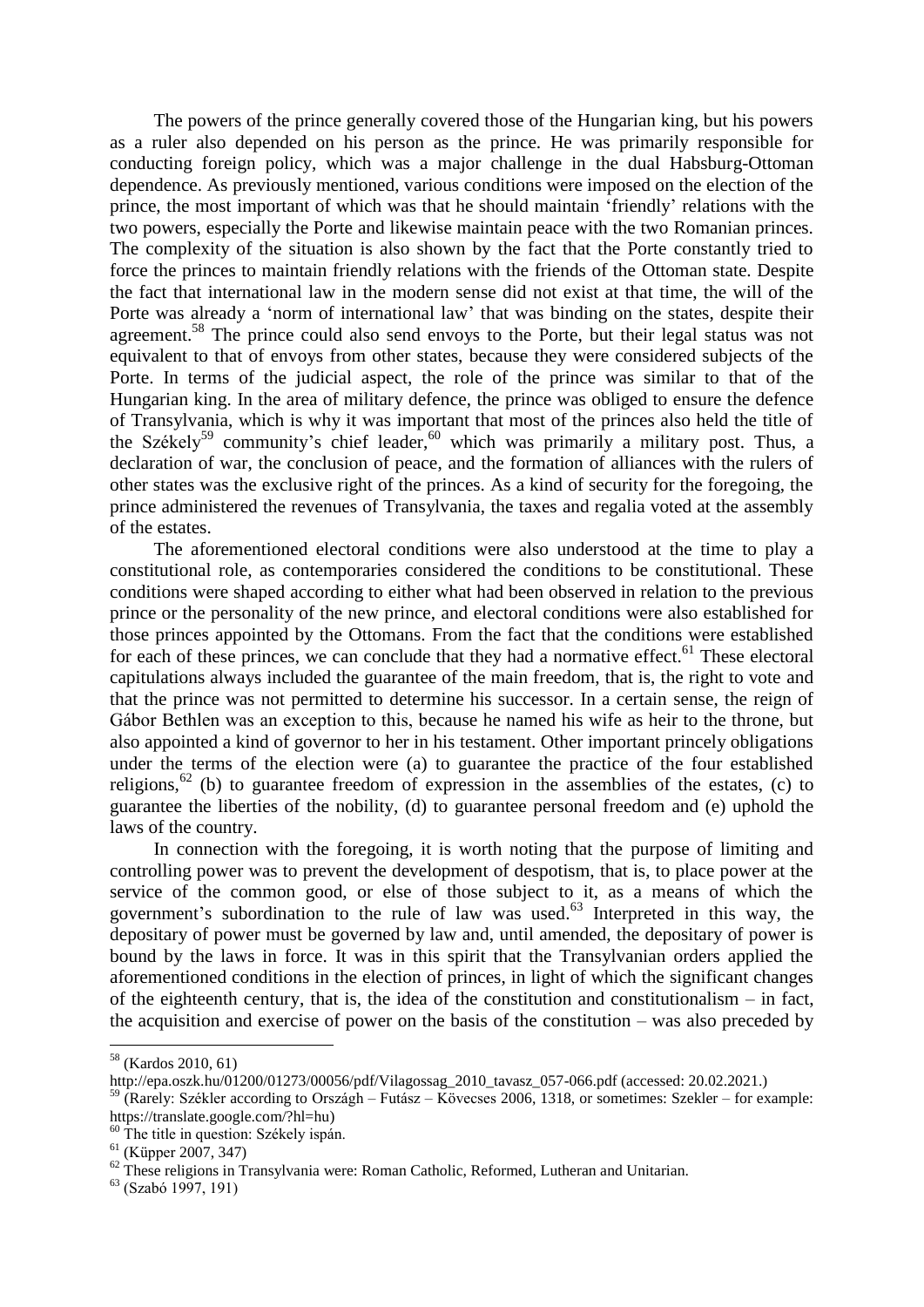the constitutional structure of the Transylvanian estates, as mentioned earlier.<sup>64</sup> Thus, the constitutional approach characteristic of the Transylvanian princely era gives an emphatic constitutional colour to the monarchy of Transylvania, which is more akin to the ideals of the Western constitutional monarchies that would emerge in the following centuries. Thus, it is perhaps no exaggeration to claim – with reference to Lajos Rácz's observation, already referred to above – that the Transylvanian monarchical system was unique of its kind, ahead of its time, and even ahead of the British constitutional system.

### *6.1.3. The Prince and central government*

The most important executive body of the government after the prince was chancellery. The first office of the state was chancellor, which was established in 1550. The chancellor combined the roles of the president of the council of state and the first adviser to the prince, whose powers included: (a) administrating the most important affairs of state; (b) presenting both the prince's and the council's proposals for the assemblies of the estates; (c) representing the prince and administering the exercise of the princely rights, that is, issuing and countersigning the prince's chartersigning documents; (d) a role in the granting of titles and coats of  $\arccos_5$ <sup>55</sup> and (e) the prince responded to foreign envoys through the chancellor.<sup>66</sup>

As far as the chancellery is concerned, it can be said that it has not fulfilled the function of management in the modern sense,<sup>67</sup> which is leadership exercised by a higher body over a lower body. Although the period under discussion is already in the early modern era, which includes a period of great discoveries, it is not yet possible to speak of government in the modern sense of the term. It is also worth pointing out that the title of 'procancellarius',<sup>68</sup> which became established in the Báthory era, continued to be used, but its existence and function survived until the seventeenth century. The duties of the procancellarius – see, for example, Márton Berzeviczy, thus broadly included (a) acting as a deputy to the chancellor and (b) performing diplomatic duties. However, the function of the chancellery cannot be examined in a simplistic way because the activity of the protonotarius also persisted for a time as a consequence of the earlier period.<sup>69</sup> Another significant fact of legal history is that, in accordance with the precedents, the princely chancellery was divided into two 'departments': *cancellaria maior* and *cancellaria minor*.

The electoral conditions discussed in detail above may have contained additional provisions on the composition and powers of the Princely Council, a feature that strengthens the constitutional character of the conditions.<sup>70</sup> The chancellor, who presented the council's business and the documents to be discussed, played the most important role in this body. The importance of the Princely Council is also indicated by the fact that it met at the court of the prince in Gyulafehérvár, $^{71}$  either of its own free will, or, when an important matter arose, at his invitation. It was up to the ruler, however, whether he accepted the opinion of the Princely Council. The Princely Council was not subject to control by the estates; this right belonged exclusively to the prince.

<sup>&</sup>lt;sup>64</sup> A work published in the nineteenth century went further, when it stated that the Kingdom of Hungary was a hereditary and constitutional monarchy. (Von Szepesházy – Von Thiele 1825, XXVII.)

 $65$  (See Kóta 1991, 17 and Bárczay 1897, 42)

 $66$  (Eckhart – Degré 1953, 46–47)

 $^{67}$  (Dr Berényi – Dr Martonyi – Dr Szamel 1978, 27)

<sup>68</sup> (Fejér, http://real.mtak.hu/39690/1/EME\_EM\_2016\_1\_FejerTamas\_Procancellariusi.pdf accessed: 19.12.2020.)

<sup>69</sup> (See more: Bogdándi 2012, 135–143)

 $70$  (Eckhart –Degré 1953, 47)

 $71$  The present-day Alba Iulia.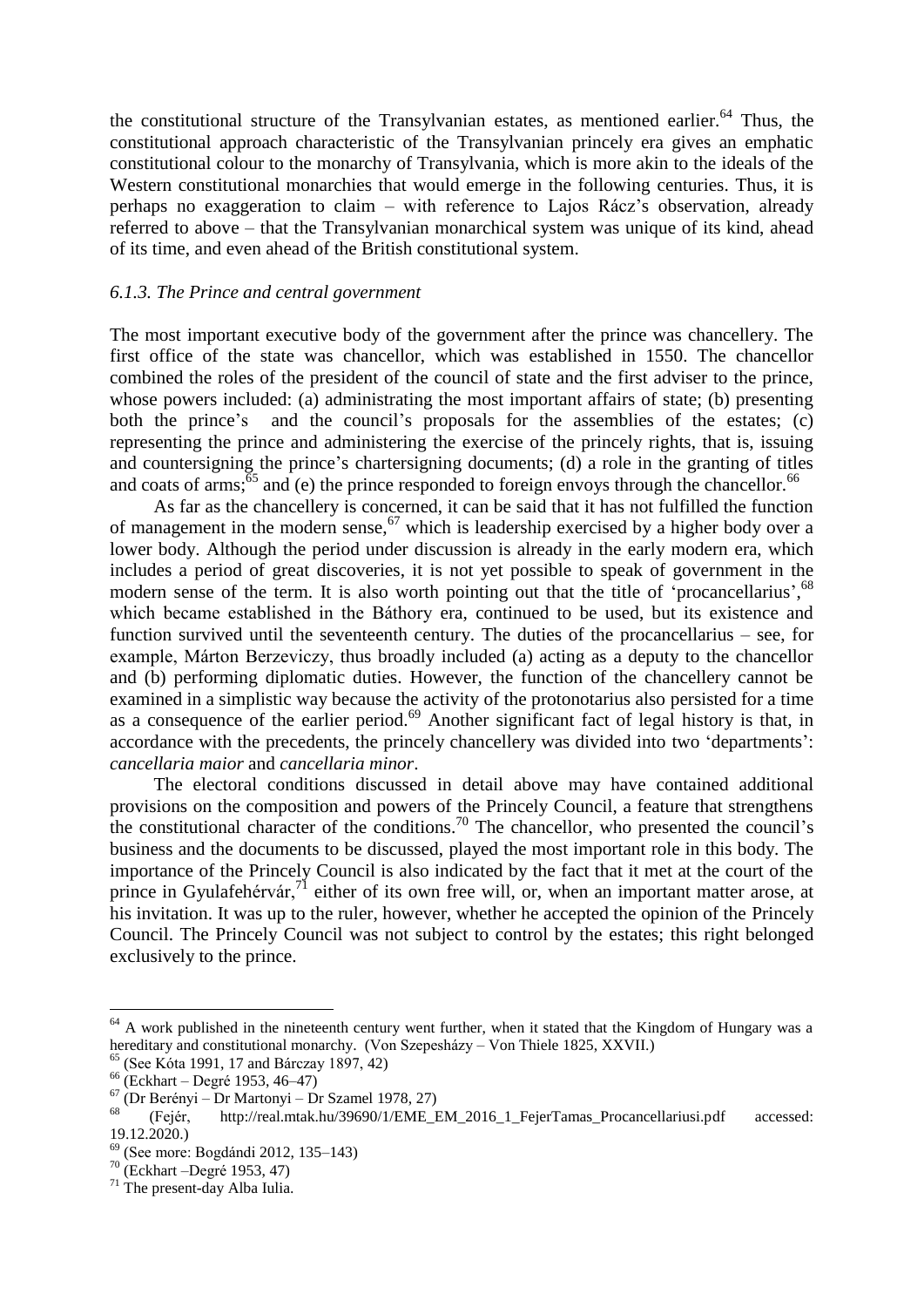In Szádeczky's view, the Transylvanian prince ruled constitutionally, and this seems to be confirmed and suggested by the fact that, as described above, thus the conditions were regarded as a basic law. Alongside the prince, the Princely Council consisted of twelve members chosen from the social strata of the three political nations and whose hearing was necessary when important matters were to be settled. Its members, known as councillors, elected and appointed the chief officials of the state and court and, for the most part, the ambassadors sent abroad.<sup>72</sup> According to Ágnes R. Várkonyi's dissenting opinion, Bethlen organised the Princely Council according to his interests, factoring in the political, religious, ethnic and property relations of aristocratic society and supplementing it with experts. In my opinion, this latter interest-based approach is logical because, in a certain sense, the activity in such a council (body) presupposes in any case – as in ancient Augustan practice – a trusting character. It is not possible to argue for one or the other position, since there is truth in the opinions expressed from both points of view.<sup>73</sup>

A treasurer at the head of the treasury managed the state's revenue. The activities of the chambers attached to the Treasury remained of paramount importance, given the income from the salt mines. Thus, this system of administration in Transylvania was organised into two parts: (a) the mining chambers and (b) the salt chambers.

Similarly, the Transylvanian courier post played a vital role – both in the everyday and diplomatic sense. There was a short, but continuing link between the Transylvanian and Hungarian royal postal services – as testified by the account books.<sup>74</sup> Although the two postal networks operated in diverse ways they were also organisationally linked. In addition, the Transylvanian courier service had the character of a public service tax, from which some privileged classes could be exempted.<sup>75</sup> A good example of the latter is the exemption of Tokaj in 1629 from the burden of postal services – post office, provision of accommodation.

It should not be forgotten that the government also required court officials, among whom should be mentioned: (a) the chief courtier, who was in charge of the court guard; (b) the court captain and vice principal, who were the commanders of the bodyguard – blue and red, according to their dress; (c) the commander-in-chief; (d) other internal court officers – the chief caretaker, chief steward, etc.; (e) internal staff (e.g. noble chamberlains) and (f) external court officers (e.g. master equestrian).

In terms of administration, the estates gained decisive influence through their rural selfgoverning bodies in the counties, towns, Székely and Saxon seats, and the role they played in the administration of the field towns and villages was a further area of influence.<sup>76</sup>

Among the military dignitaries,<sup>77</sup> according to social structure discussed above, there are the captaincies, such as (a) the national captain – the head of the forces; (b) the captain of the Székely forces; and (c) third, the captain of the fortress of Várad, the head of the Partium forces. The last of these is also a political dignitary, as it was the governor of Partium. It should be noted, however, that this dignity is of a dual nature, because on the one hand it belongs legally to the Kingdom of Hungary, while on the other hand, it was practically entirely under the jurisdiction of the Transylvanian prince.<sup>78</sup> It was held, for example, by no less personage than István Bocskai.

The prince and the Assembly of the Estates jointly exercised the right to legislate. The Assembly of the Estates was convened by the prince. The assembly was convened by issuing

 $72$  (Szádeczky work cited)

<sup>73</sup> (R. Várkonyi 2013, 26)

 $74$  (See more: Dr Kamody)

<sup>75</sup> (See more: Márkus 1900)

<sup>76</sup> (Eckhart – Degré 1953, 46–47)

 $77$  (Szádeczky work cited)

<sup>78</sup> (See: Benda 1972, 310)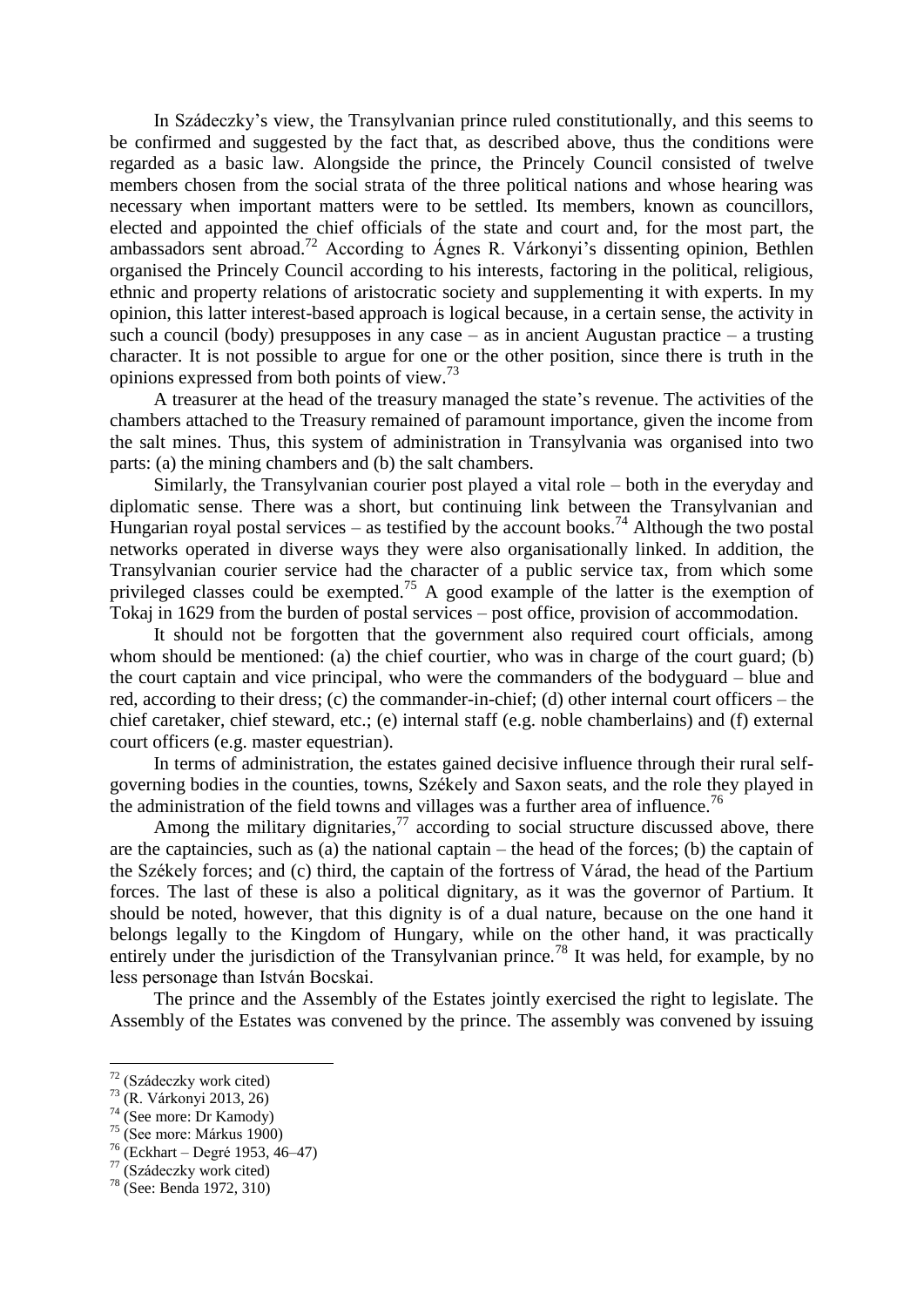invitations to the counties, towns, Saxon and Székely nations, indicating the time of and the reason for the assembly. The assembly composed of the following members: representatives of the seven Hungarian counties, representatives of the Partium counties, representatives of the Székely and the Saxon seats, and various towns – e.g. Enyed,<sup>79</sup> Torda,<sup>80</sup> Kolozsvár, Várad, etc.). There were also so-called regalist members of the assembly who, either because of their wealth or their dignity, were invited by the prince by special letter – also known as regale – and appeared in person. The assembly was unicameral and envoys and invitees were obliged to attend; and those who left before the end of the assembly were usually fined by the prince. The archbishops played a prominent role in county envoys. Bills were submitted by the prince, but the assembly itself could make requests and freedom of speech was guaranteed. The president of the assembly was appointed by the prince of his councillors. All decisions taken by the assembly had to be confirmed by the prince, preceded by a review of the decisions by the prince's council, followed by approval or, possibly, the raising of objections. After this process, all the decisions were brought together to the prince and, following his approval, signed by the president and two magistrates of the Court of Justice, <sup>81</sup> after which the prince gave his confirmation and signature, and the decisions became law. During the final act, the prince handed the ratified rules to the Diet and granted permission to leave. $82$ 

### *6.2. Comparison of the royal and princely powers*

In this subchapter, I outline the differences in the powers of the Habsburgs, who were the most prominent of the medieval European heads of state, and the Transylvanian princes. This comparison focuses on the status of the king and the prince.<sup>83</sup>

First, it must be pointed out that the ideological and public law basis of both states – the Hungarian Kingdom of the Habsburgs and the Principality of Transylvania – was the doctrine of the Holy Crown. As noted earlier in the Principality of Transylvania, the dignity of prince was obtained by election, over which the Porte exercised influence, requiring notification before the election, exercising the right of confirmation and, in several cases, appointing the prince before the election could take place. In comparison, the Habsburgs, who bore the dignity of the Hungarian kings, made their titles hereditary. The prince had to be of Transylvanian descent, whereas the Habsburgs bearing the title of King of Hungary in the period under discussion were of German – or, more precisely, Swiss – descent.<sup>84</sup> The latter origin, as well as the genealogy of the Habsburgs – see the development of the Spanish-Austrian branches – was significant because of the rise of imperialism. The Ottoman Sultan, as *padishah*, exercised his right to confirm the elected prince by issuing a solemn charter and the following insignia of princely dignity: (a) a mounted horse, (b) a royal staff, (c) a flag, (d) a sword, (e) a cap with a coat of arms and feathers, and (f) a caftan. In contrast, the insignia of a king<sup>85</sup> who did not require sultanic confirmation generally included (a) a crown, (b) a royal staff, (c) a robe, (d) a pomum (globus) and (e) a sword. The most striking difference in the

 $79$  The present-day Aiud.

<sup>80</sup> The present-day Turda.

<sup>&</sup>lt;sup>81</sup> Magistrates of the Court of Justice originally in Hungarian: ítélőmesterek.

 $82$  (Eckhart – Degré 1953, 47–49.)

<sup>&</sup>lt;sup>83</sup> It is also important to note that the term 'prince' in German also meant the title 'Fürst', which in Hungarian was used as the rank or title of 'herceg' (e.g. Fürst von Metternich).

<sup>&</sup>lt;sup>84</sup> They settled east from Habichtsburg in Switzerland to the then Austria of the Babenbergs.

<sup>(</sup>See more:<https://www.habsburger.net/de/themen/herrschaftszeiten-i> accessed: 13.12.2020.)

<sup>&</sup>lt;sup>85</sup> It is interesting to note that the Habsburgs, who also bore the title of German-Roman Emperor, were usually referred to by the Ottoman Sultans in their letters only as the 'King of Vienna'. This obviously implied that they regarded the Austrian monarch as inferior.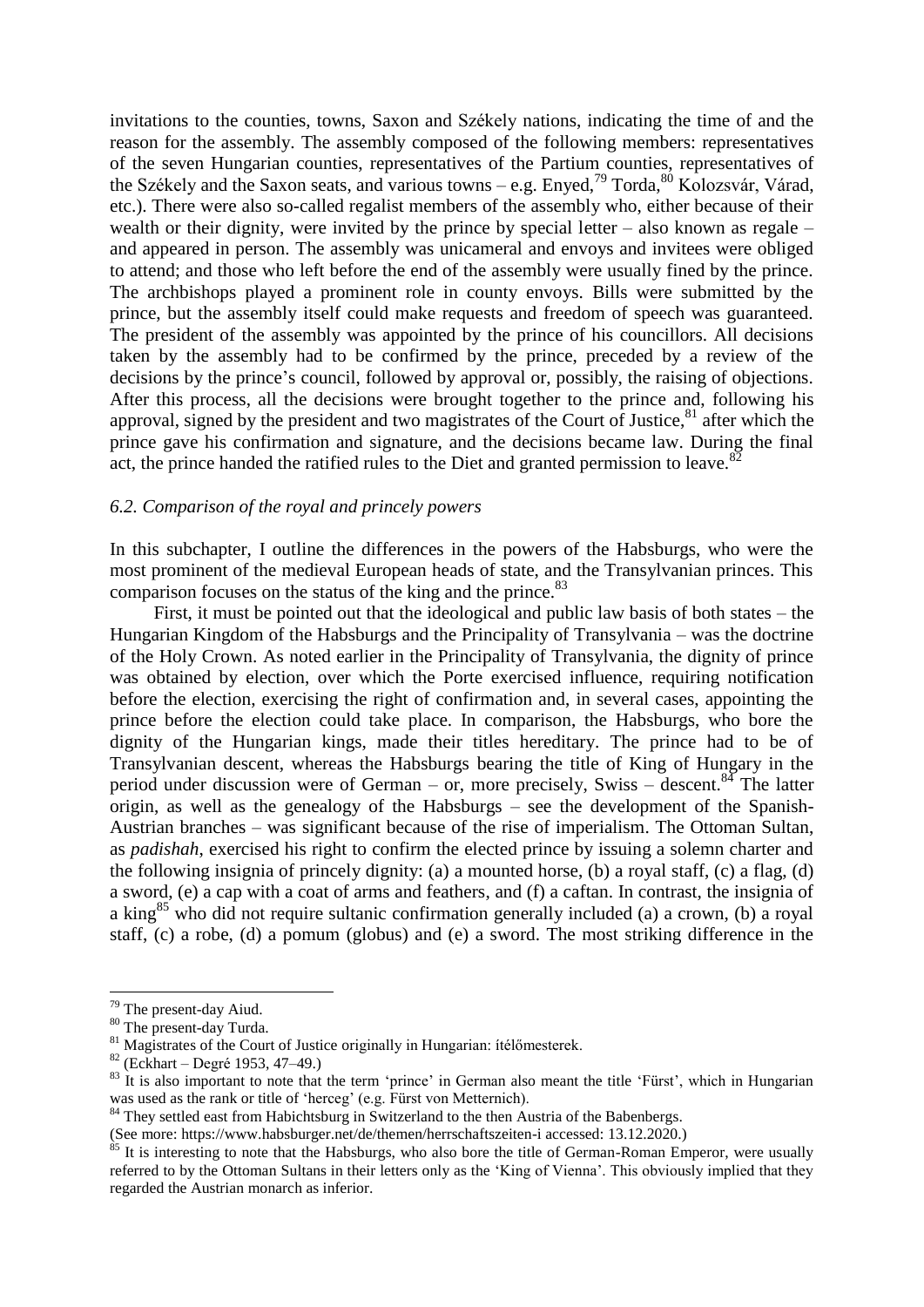insignia is that among the heads of state discussed, the king is the crowned head of state, and in this context, there is a difference between the inauguration of a king and that of a prince.

The powers of the prince generally covered those of the Hungarian king, but his powers as a ruler also depended on his person as the prince. He was primarily responsible for the conduct of foreign policy, which was a major challenge given the geopolitical situation of Transylvania at the time. In the election of the prince, as has been amply described above, various conditions were imposed, among which the most important was that the prince should have 'friendly' relations with the two powers, especially the Porte, but this condition did not apply to kings. The prince could also send envoys to the Porte, but their legal status was not equivalent to that of envoys of other states and rulers, as they were considered subjects of the Porte. In judicial matters, the role of the prince was similar to that of the Hungarian king (*personalis praesentia regia*).<sup>86</sup> In the field of military defence, the prince was obliged to ensure the defence of Transylvania, which is why most of the princes also held the office of the Székely community's chief leader, which was primarily a military post and extremely important. Thus, the declaration of war, the conclusion of peace and alliances with rulers of other states were the exclusive rights of the princes. The prince administered the revenues of Transylvania, taxes and regalia voted at the Assembly of the Estates.

It should also be stressed that, as mentioned above, the electoral conditions at the time were also understood as playing a constitutional role, since contemporaries regarded those conditions as a constitution, and it is worth pointing out that while these conditions were a constraint on the princes, they did not apply to kings.

One important discrepancy is worth pointing out: while the Transylvanian princes could come from any of the established religions – Roman Catholic or Protestant – the holders of the title of King of Hungary had to be Roman Catholics.<sup>87</sup> The essence of the previous comparison is illustrated in Table 1 below:

| racio il patitimi per comparison convoci riacsocare unico arano framan princes. |                                            |                                           |
|---------------------------------------------------------------------------------|--------------------------------------------|-------------------------------------------|
| <b>Delimitation criteria:</b>                                                   | <b>Habsburg kings</b>                      | The princes of Transylvania               |
| Fundamentals of public law                                                      | Doctrine of the Holy Crown                 | Doctrine of the Holy Crown                |
| Origin                                                                          | German (Swiss)                             | Transylvanian <sup>88</sup>               |
| Enthronement                                                                    | filial hereditary succession <sup>89</sup> | election                                  |
| Public inauguration                                                             | coronation                                 | The approval, de facto appointment, of    |
|                                                                                 |                                            | the Porte $90$                            |
| Dependency under public law                                                     | Not characterised as a vassal              | Characterised by vassality <sup>91</sup>  |
| Insignia                                                                        | crown, royal staff, robe, pomum            | mounted horse, royal staff, flag, sword,  |
|                                                                                 | (globus), sword                            | cap with a coat of arms and feathers,     |
|                                                                                 |                                            | caftan                                    |
| Powers (supreme authority)                                                      | no limits on the powers of the head of     | Powers as head of state are limited,      |
|                                                                                 | state                                      | albeit partially, by conditions, estates, |
|                                                                                 |                                            | nations, sultanic confirmation            |
| Legislation                                                                     | Exercised legislative power jointly        | Exercised legislative power jointly       |
|                                                                                 | with the bicameral Diet – mainly in        | with the unicameral Diet – mainly in      |
|                                                                                 | Pozson $v^{92}$                            | Gyulafehérvár) <sup>93</sup>              |
| Jurisdiction                                                                    | Personalis praesentia regia                | Personalis praesentia regia               |
| Religion                                                                        | <b>Exclusively Roman Catholic</b>          | Roman Catholic or Protestant              |

Table 1: Summary of comparison between Habsburg kings and Transylvanian princes.

(Source: author's own editing.)

<sup>86</sup> (See Bogdándi work cited)

<sup>87</sup> (Von Windisch 1780, 71) '*§. 2. Ein König von Ungarn muß nach den Gesetzen der katholischen Religion zugethan seyn; ...*'

<sup>88</sup> An exception is the Transylvanian principality of the Romanian Vaivode Mihai Viteazul – or Mihai Bravul.

<sup>&</sup>lt;sup>89</sup> It should be noted that one exception was Maria Theresa and in relation to her the Pragmatica Sanctio of 1723.

 $90$  This was usually granted by athname – letter of command or letter of donation – from the Porte.

<sup>91</sup> The Ottoman Sultan – as *padishah* – appears in this public relationship as a seignior.

<sup>&</sup>lt;sup>92</sup> The present-day Bratislava.

<sup>&</sup>lt;sup>93</sup> The present-day Alba Iulia.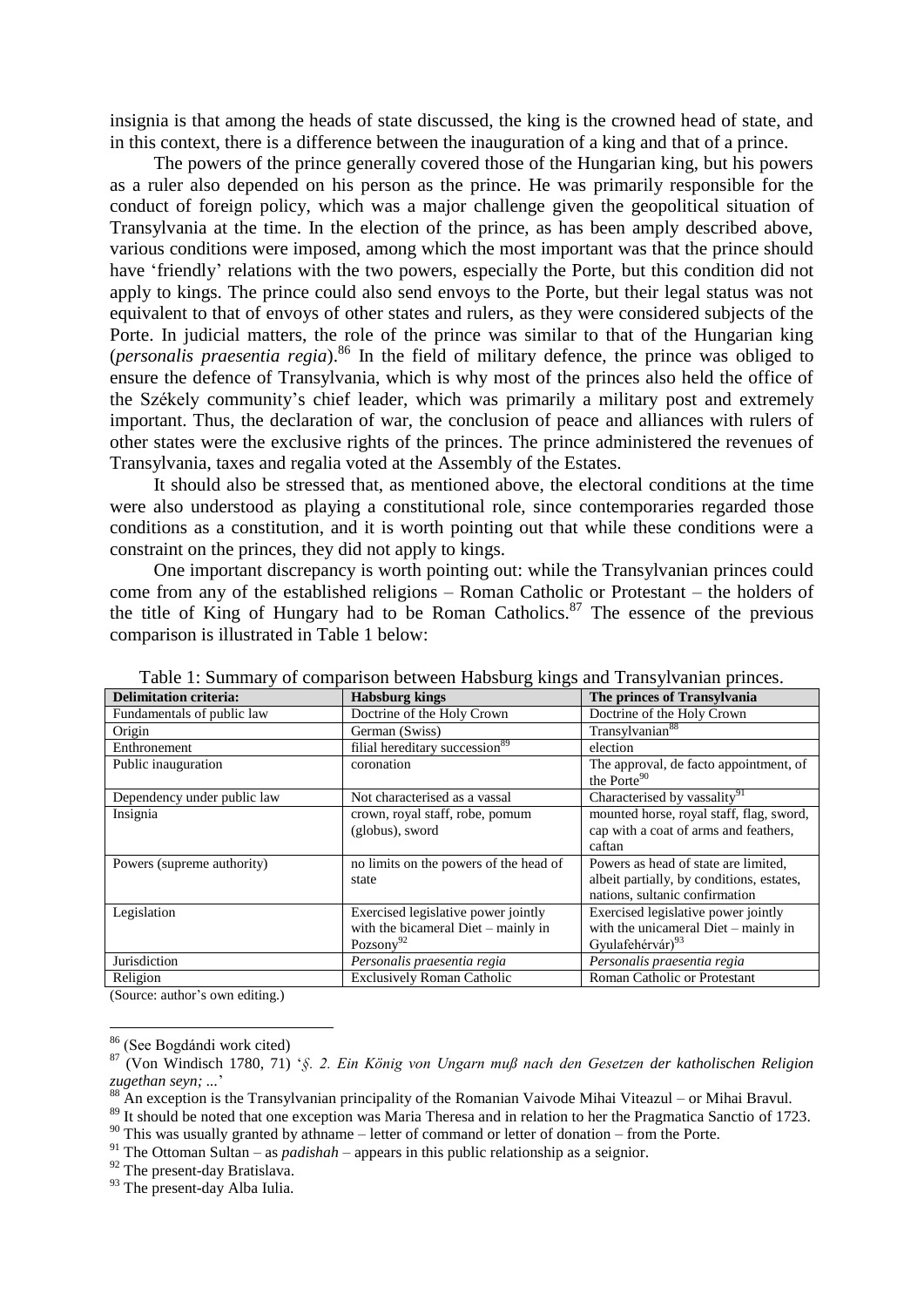# **7. Summary**

From the point of view of constitutional law, the role of the created princely power in establishing and maintaining the Transylvanian state must be emphasised. Although this was achieved by implementing centralisation in the system of relations of that era, this centralisation can by no means be considered unlimited. The limitations, in the context of the subject under examination, were the three nations, the estates, the sultanic confirmation and, taking into account Lajos Rácz's analysis, the conditions that gave the principality a constitutional character. Thus, in the author's view, the Transylvanian state – in a sense – predated British constitutionalism by several decades.<sup>94</sup>

The greatness of Gábor Bethlen's reign, apart from the consolidation of Transylvania and the abundant literature, is better demonstrated by the fact that the Principality of Transylvania was able to function as a counterweight to the Habsburgs in the seventeenth century, even in a limited framework, both in Hungarian and international terms. The preceding is complemented by the following quotation:

... Transylvania was at its largest during Bethlen's reign, because in the peace treaty with the Emperor-King, the seven counties of northeastern Hungary, as far as Kassa, were annexed to Transylvania during his lifetime. These had to be returned after his death. The Transylvanians wanted to compensate for this by electing as their prince the richest lord of northeastern Hungary, György Rákóczy, ... 95

### **Acknowledgements**

The author thanks the anonymous peer reviewers for their helpful comments and his colleagues at the Ferenc Mádl Institute of Comparative Law and the professors at the Faculty of Law, University of Miskolc for their suggestions and fruitful discussions.

### **Disclosure statement**

No potential conflict of interest was reported by the author.

#### **References**

- 1. Bárczay, O. 1897. A Heraldika Kézikönyve. 42.
- 2. Benda, K. 1972. "A királyi Magyarország tiszti címtára 1607–1608." Levéltári Közlemények XLIII., 2.: 310.
- 3. Dr Berényi, S. Dr Martonyi, J. Dr Szamel, L. 1978. Magyar államigazgatási jog – Általános rész. 27.

 $94$  See the parliamentary regency of the House of Hanover on British soil.

<sup>95</sup> (Szádeczky Kardoss 1927, 181)

<sup>&#</sup>x27;... Erdély Bethlen uralkodása idején volt legnagyobb kiterjedésű, mert a császár-királlyal kötött békekötésben az ő élete tartamára Erdélyhez csatoltatott a magyarországi északkeleti hét vármegye, egészen Kassáig. Ezeket az ő halála után vissza kellett bocsátani. Ez Erdélyország nagymérvű meggyöngülését okozván, az erdélyiek úgy akarták ellensúlyozni, hogy fejedelemmé választották északkeleti Magyarország leggazdagabb főurát, Rákóczy Györgyöt, ...'.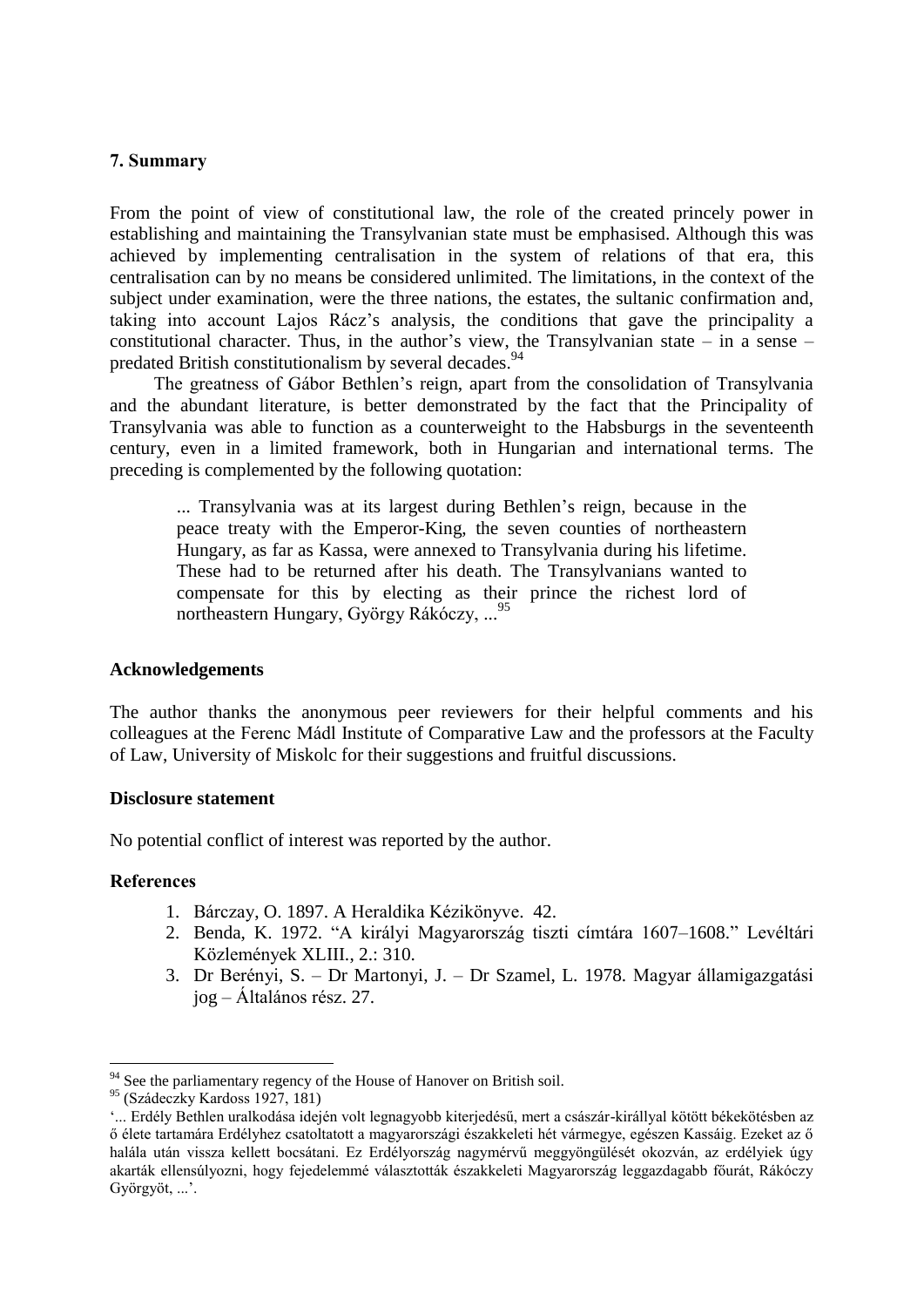- 4. Bodini, I. 1592, M. D. XCII. Respublica, Das ist: Gründtliche und rechte Underweysung, […] in sechs Bücher verfasset […]. Mümpelgart. 1–178. https://tinyurl.hu/LeVu/, (accessed: 15.03.2021–02.04.2021.: https://tinyurl.hu/LeVu/)
- 5. Bogdándi, Zs. 2012. "Az erdélyi ítélőmesterek hiteleshelyi jellegű tevékenysége a 16. század végén." In … éltünk mi sokáig 'két hazában'… Tanulmányok a 90 éves Kiss András tiszteletére. Debrecen: 135–143.
- 6. Brósz, R. Pólay, E. 1976. Római jog. 37.
- 7. Burián, J. 1907. Magyar-latin szótár. Budapest: 136.
- 8. Calvin, J. 1599. Institutes of the Christian Religion. https://reformed.org/master/index.html?mainframe=/books/institutes/ (accessed: 13.09.2021.)
- 9. Csizmadia Kovács Asztalos. 1998. Magyar állam- és jogtörténet Budapest. 40.
- 10. Dümmerth, D. 1980. Az Árpádok nyomában. Budapest. 103–105.
- 11. Eckhart, F. Degré, A. 1953. Magyar Állam- és Jogtörténet II. rész. Budapest. 45–49.
- 12. Egresi, K. Pongrácz, A. Szigeti, P. Takács, P. 2016. Államelmélet. Győr. 199.
- 13. Erdő, P. 2015. "Állam egyház szuverenitás." In Az állam szuverenitása Eszmény és/vagy valóság. Budapest-Győr. 46.
- 14. Fejér, T. A procancellariusi tisztség a Báthoryak korában. 36–38. [http://real.mtak.hu/39690/1/EME\\_EM\\_2016\\_1\\_FejerTamas\\_Procancellariusi.pdf,](http://real.mtak.hu/39690/1/EME_EM_2016_1_FejerTamas_Procancellariusi.pdf) (accessed: 19.12.2020.)
- 15. Dr Ferenczy, Á. 1905. A politika rendszere. Budapest. 145–146.
- 16. Gönczi Horváth Stipta Zlinszky. 1997. Egyetemes Jogtörténet. Budapest. 258–282.
- 17. Grotius, H. 1689, M DC LXXXIX. Ius Belli Et Pacis In Compendio Institutioni Scholasticae aptatum, & subinde castigatum. Tygurum. 18–21. https://tinyurl.hu/0F3S/, (accessed: 10.05.2021.)
- 18. https://mek.oszk.hu/00000/00060/html/104/pc010438.html#3, (accessed: 17.12.2020.)
- 19. https://liberalarts.vt.edu/magazine/2017/history-repeating.html (accessed: 23.10.2021.)
- 20. https://www.britannica.com/biography/Gyorgy-Martinuzzi (accessed: 21.10.2021.)
- 21. https://www.britannica.com/place/Hungary/Royal-Hungary-and-the-rise-of-Transylvania#ref411255 (accessed: 15.10.2021.)
- 22. https://www.habsburger.net/de/themen/herrschaftszeiten-i (accessed: 13.12.2020.)
- 23. https://translate.google.com/?hl=hu
- 24. Henne, P. S. 2012. The two swords: Religion–state connections and interstate disputes. https://journals.sagepub.com/doi/abs/10.1177/0022343312456225 (accessed: 06.09.2021.)
- 25. Jörs, P. 1893. Die Reichspolitik Kaiser Justinians. Münchow. 7–8.
- 26. Kardos, G. 2010. "A nemzetközi jog Hart szerint." Világosság: 61. http://epa.oszk.hu/01200/01273/00056/pdf/Vilagossag\_2010\_tavasz\_057-066.pdf, (accessed: 20.02.2021.)
- 27. Kisteleki, K. 2015. "A szuverenitás fogalmának kora újkori kezdetei és az Erdélyi Fejedelemség példája" In Az állam szuverenitása – Eszmény és/vagy valóság. Budapest-Győr. 458., 461.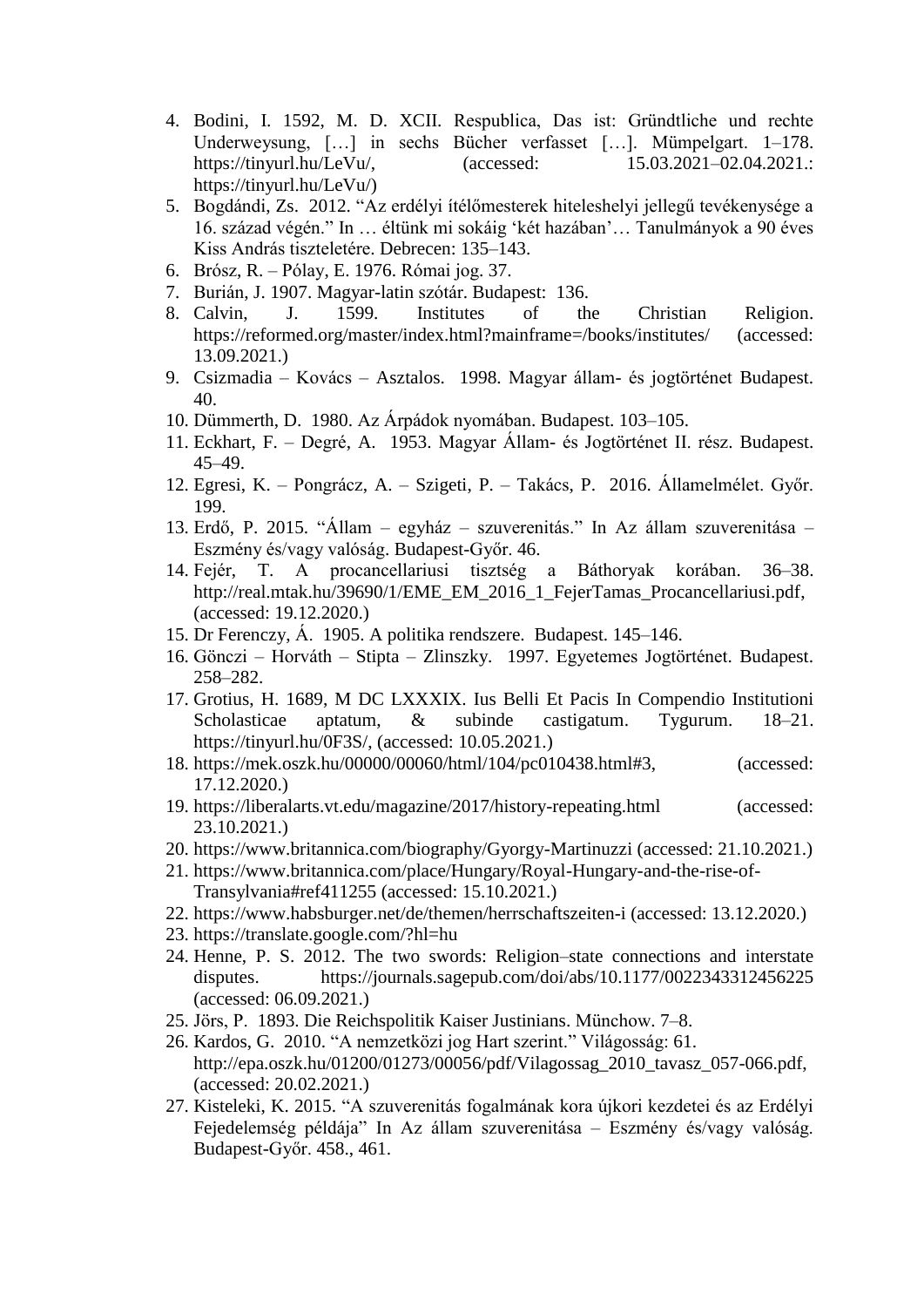- 28. Dr Kamody, M. A posta működése I. Rákóczi György fejedelem idejében. (Emlékkonferencia I. Rákóczi György születésének 400. évfordulójára, gépelt kézirat)
- 29. Kóta, P. 1991. Címereslevelek diplomatikája 1526–1848 (Bölcsészdoktori értekezés) 17.
- 30. Küpper, H. 2007. "A közjog dogmatikája." In Jogdogmatika és jogelmélet. Miskolc: 347–349.
- 31. Machiavelli, N. 1998. The Prince, Chapter III. https://www.gutenberg.org/files/1232/1232-h/1232-h.htm (accessed: 20.10.2021.)
- 32. Dr Márkus, D. 1907. Magyar jogi lexikon. Budapest. 848.
- 33. Márkus, D. 1900. Corpus Juris Hungarici Magyar Törvénytár: 1540–1848. évi Erdélyi törvények. Budapest.
- 34. Márkus, D. 1897. Corpus Juris Hungarici Magyar Törvénytár: Werbőczy István Hármaskönyve. Budapest.
- 35. Máté, Gy. 1981. "Jean Bodin és a magyar későreneszánsz." In Acta historiae litterarum hungaricarum. Szeged: 65–67. http://acta.bibl.u-szeged.hu/945/, (accessed: 18.03.2021.)
- 36. McIntosh, C. 2013. Cambridge Advanced Learner's Dictionary. Cambridge.
- 37. Mezey, B. 1998. Magyar alkotmánytörténet. Budapest. 66.
- 38. Mousourakis, G. 2015. Roman Law and the Origins of the Civil Law Tradition. Switzerland. 18.
- 39. Oborni, T. Kettős függésben: Erdély államisága a 16. században. https://epa.oszk.hu/00400/00458/00127/3638.html, (accessed: 13.12.2020.)
- 40. Országh, L. Futász, D. Kövecses, Z. 2006. Magyar-angol nagyszótár. 1318.
- 41. Paczolay, P. A legfőbb hatalom eredete (Újkori államelméletek). https://tinyurl.hu/O7cL/, (accessed: 27.04.2021.)
- 42. Rácz, L. 1992. Főhatalom és kormányzás az Erdélyi Fejedelemségben. Budapest. 162–182.
- 43. R. Várkonyi, Á. 2013. "Bethlen Gábor jelenléte Európában." In Bethlen Gábor és Európa. Budapest: 26.
- 44. Schauer, F. 1991. "Rules and the Rule of Law." Harvard Journal of Law & Public Policy: 647–648.
- 45. Szabó, M. 1997. "Hatalommegosztás és pluralizmus." In Államelmélet Miskolc: 191–193.
- 46. Szádeczky, L. A régi Erdély alkotmányos szervezete. https://tinyurl.hu/vh3p/, (accessed: 19.12.2020.)
- 47. Szádeczky Kardoss, L. 1927. A székely nemzet története és alkotmánya. Budapest. 181.
- 48. The Holy Bible. 1611. London.
- 49. Szentmiklósi, M. 1858. A római jog institutiói. Budapest. 46.
- 50. Szentpáli-Gavallér, P. 2020. "Az önálló magyar külügyminisztérium létrehozása, szabályozásának és szervezete kialakulásának kezdetei." Publicationes Universitatis Miskolcinensis Sectio Juridica Et Politica. XXXVIII/1.: 81.
- 51. Szmodis, J. "Adalékok az állami beavatkozás problematikájához." Jogelméleti Szemle. 2020/1.: 162. http://jesz.ajk.elte.hu/2020\_1.pdf, (accessed: 16.03.2021.)
- 52. Tacitus. 14-15. The Annals. http://classics.mit.edu/Tacitus/annals.1.i.html (accessed: 19.10.2021.)
- 53. Tóth, S. L. A magyar fejedelmi méltóság megalapítása és öröklődése. https://tinyurl.hu/UAq1/, (accessed: 09.12.2020.)